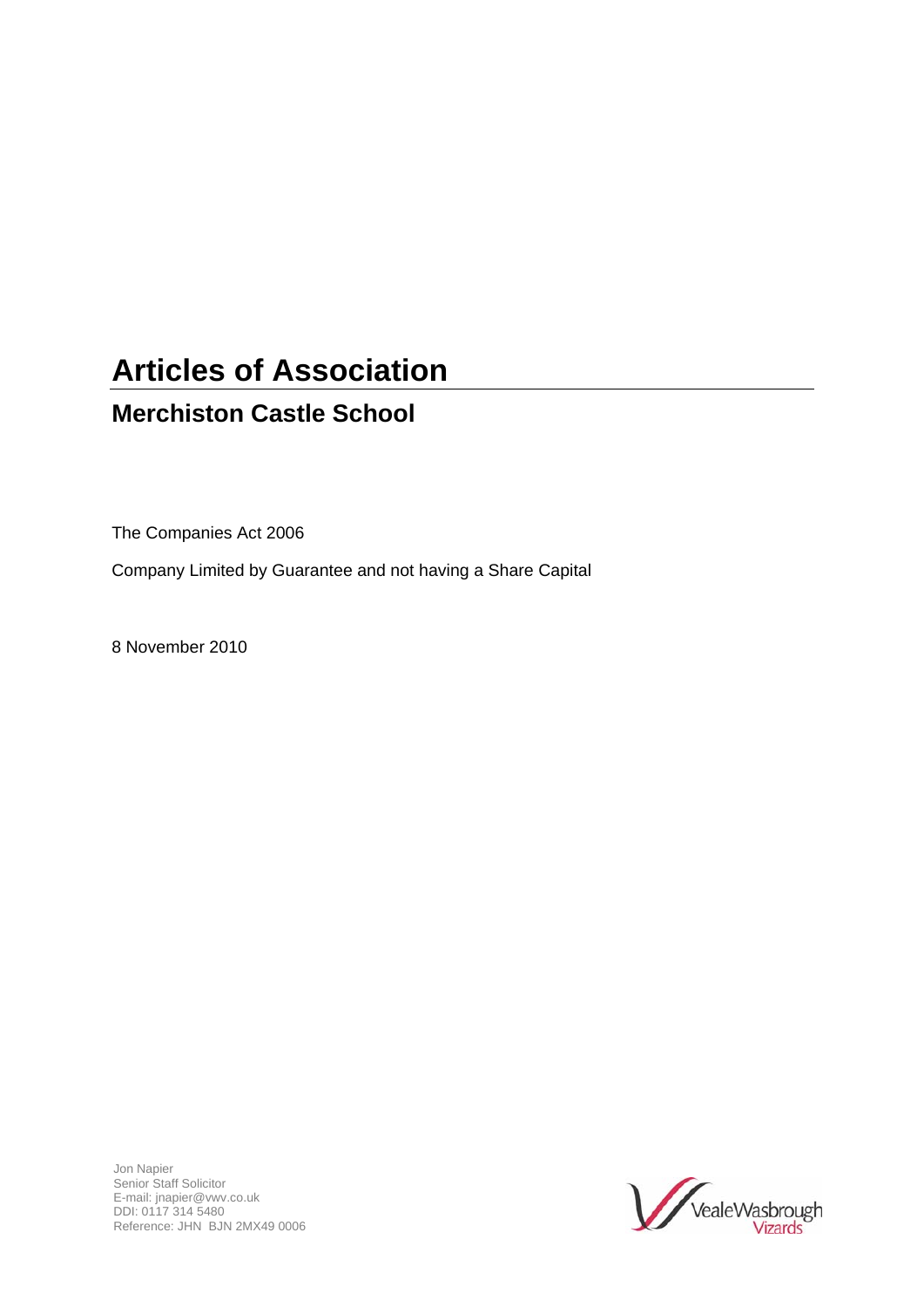#### **Contents**

| Name  |  |
|-------|--|
|       |  |
|       |  |
|       |  |
|       |  |
|       |  |
|       |  |
|       |  |
|       |  |
|       |  |
|       |  |
|       |  |
|       |  |
|       |  |
|       |  |
|       |  |
|       |  |
|       |  |
|       |  |
|       |  |
| Rules |  |
|       |  |
|       |  |
|       |  |
|       |  |
|       |  |
|       |  |
|       |  |
|       |  |
|       |  |
|       |  |
|       |  |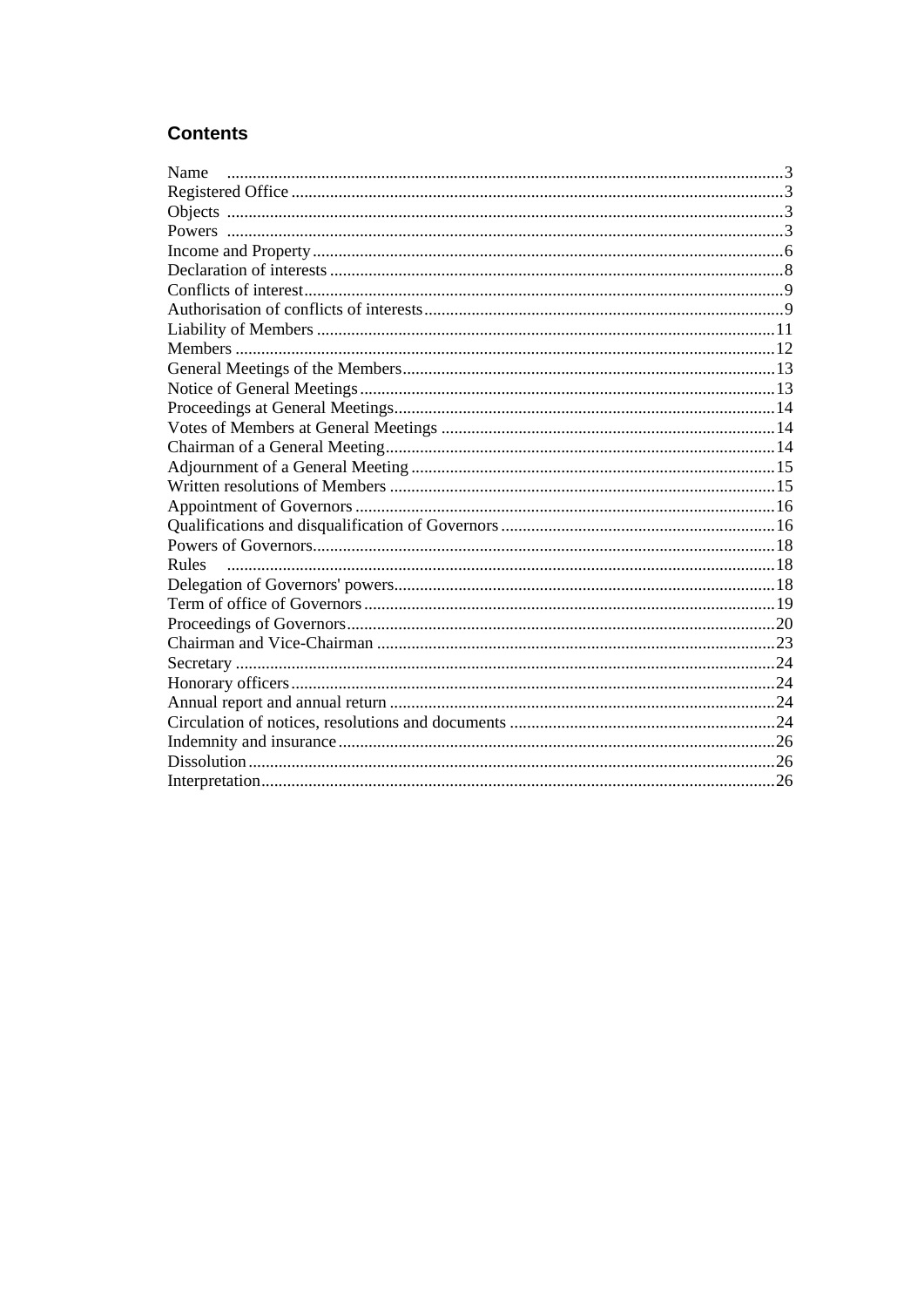### **Merchiston Castle School Articles of Association**

#### **Company Limited by Guarantee and not having a Share Capital**

|                          | <b>Name</b>    |                                                                                                                                                                                                                                |                                                                                                                                                                                                            |                                                                                                                                                                                                                                                                         |  |  |  |
|--------------------------|----------------|--------------------------------------------------------------------------------------------------------------------------------------------------------------------------------------------------------------------------------|------------------------------------------------------------------------------------------------------------------------------------------------------------------------------------------------------------|-------------------------------------------------------------------------------------------------------------------------------------------------------------------------------------------------------------------------------------------------------------------------|--|--|--|
| <b>Name</b>              | 1              | The name of the Company (Company) is Merchiston Castle School.<br>The Board of Governors may change the name of the Company.                                                                                                   |                                                                                                                                                                                                            |                                                                                                                                                                                                                                                                         |  |  |  |
|                          |                | <b>Registered Office</b>                                                                                                                                                                                                       |                                                                                                                                                                                                            |                                                                                                                                                                                                                                                                         |  |  |  |
| <b>Registered Office</b> | $\overline{c}$ |                                                                                                                                                                                                                                |                                                                                                                                                                                                            | The registered office of the Company shall be in Scotland.                                                                                                                                                                                                              |  |  |  |
|                          | <b>Objects</b> |                                                                                                                                                                                                                                |                                                                                                                                                                                                            |                                                                                                                                                                                                                                                                         |  |  |  |
| <b>Objects</b>           | 3              |                                                                                                                                                                                                                                |                                                                                                                                                                                                            | The objects (Objects) for which the Company is established are to<br>advance education including, but not limited to, the provision of a day<br>and/or boarding school(s) or college(s) in or near Edinburgh or at other<br>such places as the Governors may think fit. |  |  |  |
|                          | <b>Powers</b>  |                                                                                                                                                                                                                                |                                                                                                                                                                                                            |                                                                                                                                                                                                                                                                         |  |  |  |
| Powers of the<br>Company | 4              |                                                                                                                                                                                                                                | The Company has the power to do anything within the law which may<br>promote or may help to promote the Objects or any of them. This<br>power includes, but is not limited to or by, the following powers: |                                                                                                                                                                                                                                                                         |  |  |  |
|                          | 4.1            |                                                                                                                                                                                                                                |                                                                                                                                                                                                            | to purchase, lease, exchange or otherwise acquire any property<br>(including any associated rights or privileges);                                                                                                                                                      |  |  |  |
|                          |                | 4.2<br>to carry on the School in pursuance of the Objects under the<br>name of Merchiston Castle School or such other name as the<br>Board of Governors may decide from time to time and to<br>promote education and training; |                                                                                                                                                                                                            |                                                                                                                                                                                                                                                                         |  |  |  |
|                          |                | 4.3                                                                                                                                                                                                                            |                                                                                                                                                                                                            | to establish, maintain, contribute to and administer:                                                                                                                                                                                                                   |  |  |  |
|                          |                |                                                                                                                                                                                                                                | 4.3.1                                                                                                                                                                                                      | scholarships, grants, awards, prizes and other<br>benefactions tenable at the School;                                                                                                                                                                                   |  |  |  |
|                          |                |                                                                                                                                                                                                                                |                                                                                                                                                                                                            | 4.3.2 bursaries for Pupils in financial need to enable them to<br>attend the School or to enable them to participate in<br>extra-curricular activities undertaken for educational<br>purposes; and                                                                      |  |  |  |
|                          |                |                                                                                                                                                                                                                                | 4.3.3                                                                                                                                                                                                      | leaving exhibitions to Pupils tenable at any university<br>or other institution of higher or further education<br>(including professional or technical education);                                                                                                      |  |  |  |
|                          |                | 4.4                                                                                                                                                                                                                            |                                                                                                                                                                                                            | to construct, maintain, equip and alter buildings in order to<br>provide a school or schools and other facilities including<br>facilities for study, research, recreational sports and also<br>performance of artistic and cultural activities of every                 |  |  |  |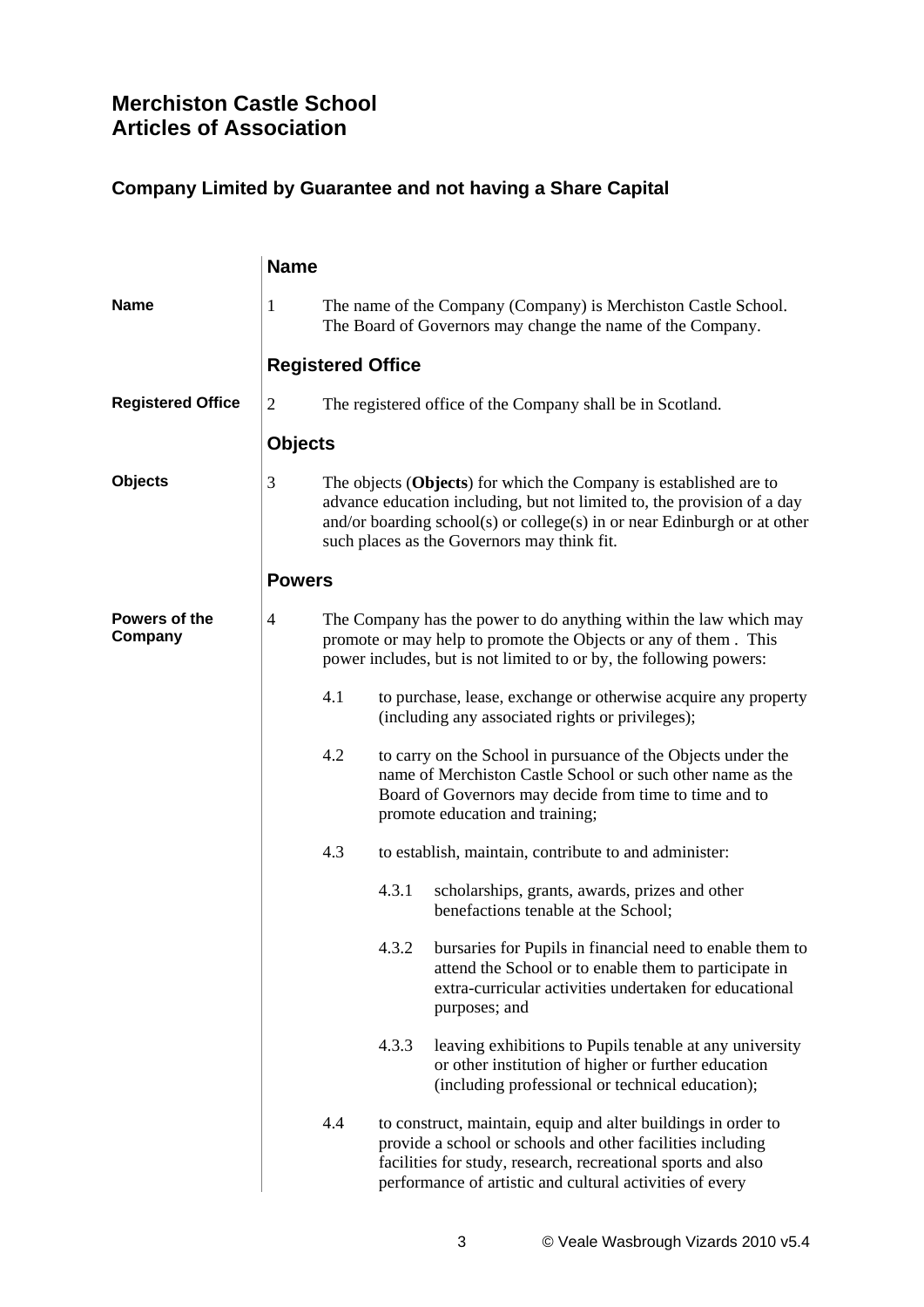description;

| 4.5  | to let, improve or dispose of property of any kind (but only in<br>accordance with the restrictions imposed by the Charities Acts); |                                                                                                                                                                                                                                                  |  |  |  |  |  |  |  |
|------|-------------------------------------------------------------------------------------------------------------------------------------|--------------------------------------------------------------------------------------------------------------------------------------------------------------------------------------------------------------------------------------------------|--|--|--|--|--|--|--|
| 4.6  | to establish, support or acquire Subsidiary Companies;                                                                              |                                                                                                                                                                                                                                                  |  |  |  |  |  |  |  |
| 4.7  | to raise funds and to solicit and accept grants, donations,<br>endowments, gifts, legacies and bequests of assets on any<br>terms.  |                                                                                                                                                                                                                                                  |  |  |  |  |  |  |  |
| 4.8  |                                                                                                                                     | to establish, support and administer charities and to act as<br>trustee of any charitable funds, endowments or trusts;                                                                                                                           |  |  |  |  |  |  |  |
| 4.9  |                                                                                                                                     | to establish, operate or support a charitable fundraising<br>foundation (howsoever constituted) including by way of<br>transfer of assets and funds (with or without valuable<br>consideration) and by making donations to such a foundation;    |  |  |  |  |  |  |  |
| 4.10 | research;                                                                                                                           | to promote or carry out research and to disseminate such                                                                                                                                                                                         |  |  |  |  |  |  |  |
| 4.11 |                                                                                                                                     | to provide advice;                                                                                                                                                                                                                               |  |  |  |  |  |  |  |
| 4.12 |                                                                                                                                     | to publish or distribute information in any form;                                                                                                                                                                                                |  |  |  |  |  |  |  |
| 4.13 | to employ staff including the power to:                                                                                             |                                                                                                                                                                                                                                                  |  |  |  |  |  |  |  |
|      | 4.13.1                                                                                                                              | employ a head and a bursar (by whatever title known)<br>to carry on the day-to-day work of the School and to<br>manage the Company's property or any part thereof<br>subject always to the control and supervision of the<br>Board of Governors; |  |  |  |  |  |  |  |
|      | 4.13.2                                                                                                                              | to decide and fix salaries as the Board of Governors<br>may deem proper and to enter into any service<br>agreements;                                                                                                                             |  |  |  |  |  |  |  |
|      |                                                                                                                                     | 4.13.3 to terminate any employment upon such terms as the<br>Board of Governors may decide; and                                                                                                                                                  |  |  |  |  |  |  |  |
|      |                                                                                                                                     | 4.13.4 to make provision for the payment of pensions and<br>superannuation to or on behalf of employees and their<br>widows or widowers and other dependants;                                                                                    |  |  |  |  |  |  |  |
| 4.14 |                                                                                                                                     | subject to such consents as may be required by law, to borrow<br>money or property and in particular:                                                                                                                                            |  |  |  |  |  |  |  |
|      | 4.14.1                                                                                                                              | to secure by mortgage, standard security, charge or lien<br>upon the whole or any part of the Company's property<br>or assets (whether present or future) the discharge by<br>the Company or any other person of any obligation or<br>liability; |  |  |  |  |  |  |  |
|      |                                                                                                                                     | 4.14.2 to enter into any derivative arrangement relating to<br>borrowing; and                                                                                                                                                                    |  |  |  |  |  |  |  |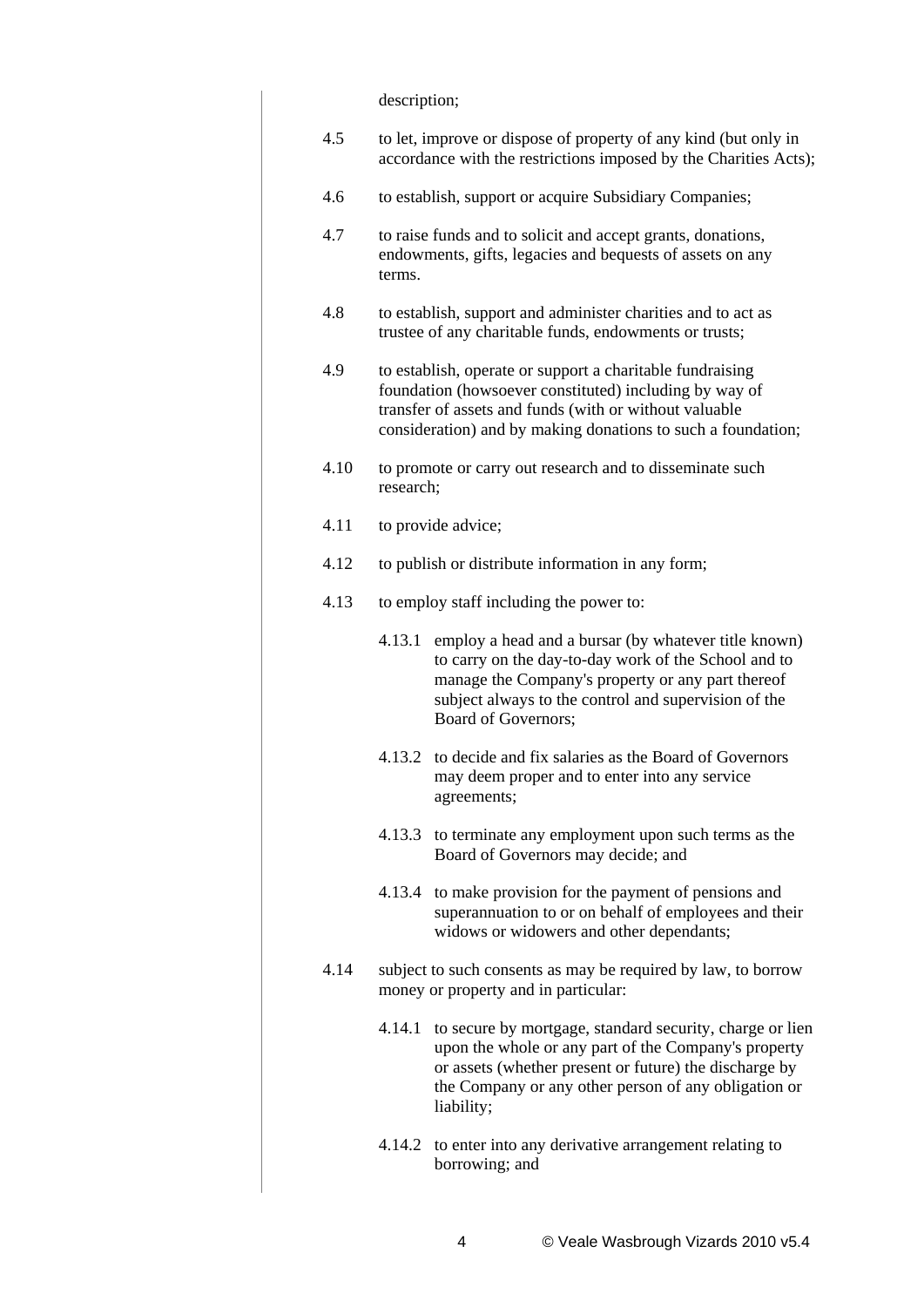- 4.14.3 to raise money for the purposes of the Company;
- 4.15 to give security for loans, grants and other obligations over the assets of the Company (but only in accordance with the restrictions imposed by the Charities Acts);
- 4.16 to make loans of money and give credit and to give guarantees or security for the performance of any obligations by any person or company;
- 4.17 to subscribe for or guarantee money;
- 4.18 to make any charitable donation either in cash or assets;
- 4.19 to set aside funds for special purposes or as reserves against future expenditure;
- 4.20 to enter into any licence, sponsorship agreement, contract or agreement (including any finance lease);
- 4.21 to enter into contracts to provide services to or on behalf of other bodies;
- 4.22 to open and operate bank accounts and banking facilities;
- 4.23 to deposit or invest funds in any manner but only after taking such advice as the Board of Governors considers is reasonably necessary from such person as is reasonably believe is qualified to give it by his ability in and practical experience or financial and other relevant matters.
- 4.24 to delegate the management of investments to any person provided that:
	- 4.24.1 the delegate is authorised to carry out investment business under the Financial Services & Markets Act 2000;
	- 4.24.2 the investment policy is set out in writing by the Board of Governors;
	- 4.24.3 the performance of the investments is reviewed regularly by the Board of Governors;
	- 4.24.4 the investment policy and the delegation arrangement are reviewed at least once a year;
	- 4.24.5 all payments due to the delegate are on a scale or at a level which is agreed in advance and are notified promptly to the Board of Governors on receipt by the delegate; and
	- 4.24.6 the delegate must not do anything outside the powers of the Company;
- 4.25 to arrange for the investments or other property of the Company to be held in the name of a nominee under the control of the Board of Governors or of any person to whom the management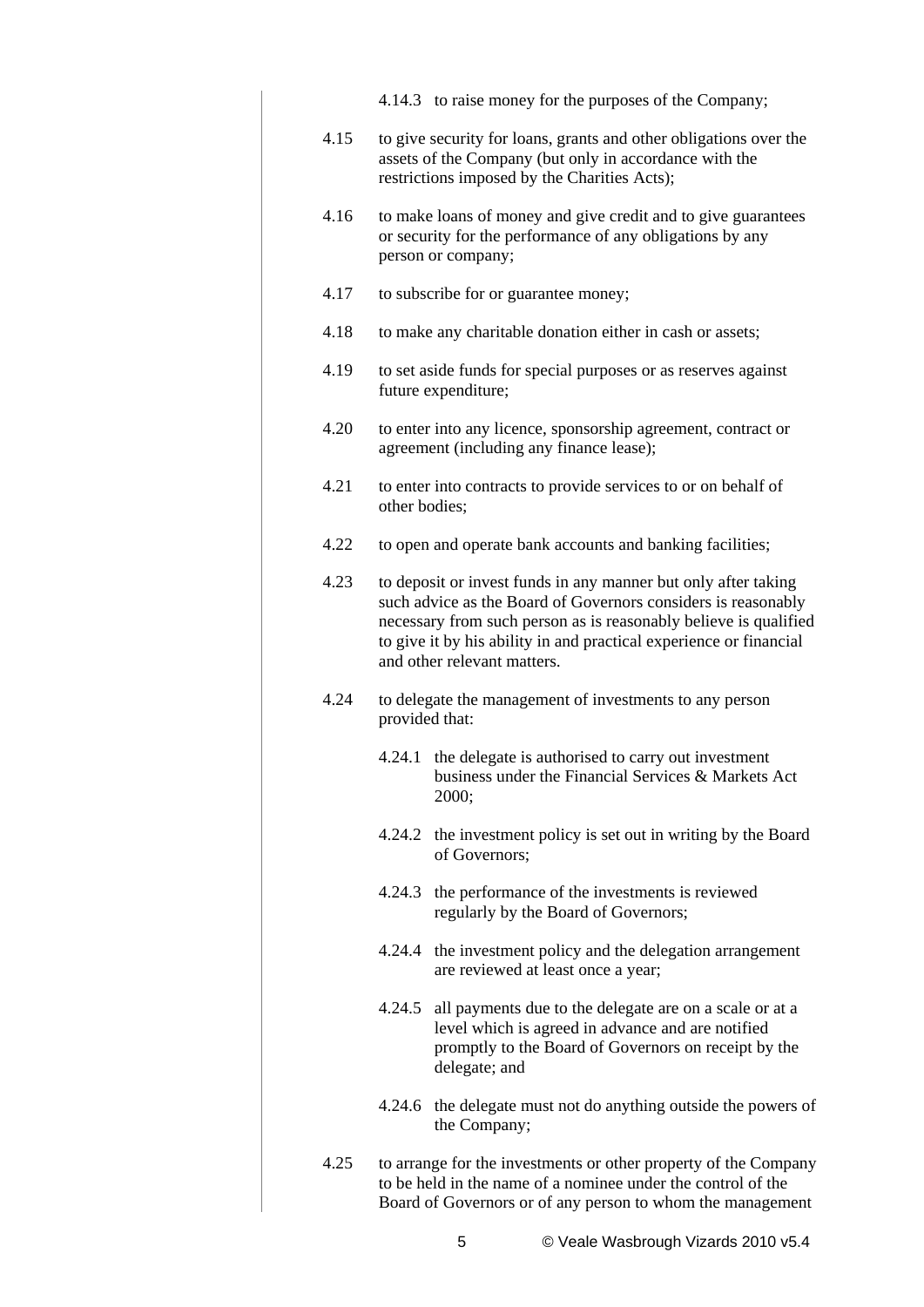|                                           |   |                            | required;      | of investments is delegated and to pay any reasonable fee                                                                                                                                                                                                                                                                                                                                          |  |                                     |  |  |  |
|-------------------------------------------|---|----------------------------|----------------|----------------------------------------------------------------------------------------------------------------------------------------------------------------------------------------------------------------------------------------------------------------------------------------------------------------------------------------------------------------------------------------------------|--|-------------------------------------|--|--|--|
|                                           |   | 4.26                       |                | to insure the property of the Company against any foreseeable<br>risk and take out other insurance policies to protect the<br>Company when required;                                                                                                                                                                                                                                               |  |                                     |  |  |  |
|                                           |   | 4.27                       | not extend to: | to provide indemnity insurance to cover the liability of the<br>Governors, employees or officers of the Company (or any of<br>them) in relation to any liability that would attach to them in<br>respect of any negligence, default, breach of duty or breach of<br>trust of which he may be guilty in relation to the Company or<br>any subsidiary company provided that any such insurance shall |  |                                     |  |  |  |
|                                           |   |                            | 4.27.1         | any liability resulting from conduct which was known,<br>or must be assumed to have known, was not in the best<br>interests of the Company or subsidiary company, or<br>those in question did not care whether it was in the best<br>interests or not of the Company or Subsidiary<br>Company;                                                                                                     |  |                                     |  |  |  |
|                                           |   |                            |                | 4.27.2 any liability to pay the costs of unsuccessfully<br>defending criminal prosecutions for offences arising out<br>of the fraud or dishonesty or wilful or reckless<br>misconduct; or                                                                                                                                                                                                          |  |                                     |  |  |  |
|                                           |   |                            |                | 4.27.3 any liability to pay a fine.                                                                                                                                                                                                                                                                                                                                                                |  |                                     |  |  |  |
|                                           |   | 4.28                       |                | to enter into joint ventures, collaborations and partnerships with<br>charitable and non-charitable bodies;                                                                                                                                                                                                                                                                                        |  |                                     |  |  |  |
|                                           |   | 4.29                       |                | to support, amalgamate or co-operate with any charitable<br>institutions, societies or companies formed for objects similar to<br>those of the Company;                                                                                                                                                                                                                                            |  |                                     |  |  |  |
|                                           |   | 4.30                       | Company;       | to transfer or make over (with or without valuable<br>consideration) any part of the property or assets of the                                                                                                                                                                                                                                                                                     |  |                                     |  |  |  |
|                                           |   | 4.31                       |                | to make bye-laws, rules and regulations with regard to the<br>affairs or the management of the Company; and                                                                                                                                                                                                                                                                                        |  |                                     |  |  |  |
|                                           |   | 4.32                       |                | to do or undertake anything ancillary or incidental to the above.                                                                                                                                                                                                                                                                                                                                  |  |                                     |  |  |  |
|                                           |   | <b>Income and Property</b> |                |                                                                                                                                                                                                                                                                                                                                                                                                    |  |                                     |  |  |  |
| ome and<br>perty to be<br>lied to Objects | 5 |                            |                | The income and property of the Company shall be applied solely<br>towards the promotion of the Objects and no part thereof shall be paid<br>or transferred by way of benefit to any Member or Governor (or any<br>person connected to them) provided that the Company may make<br>payment in good faith of:                                                                                        |  |                                     |  |  |  |
| efits to<br>nbers                         |   | 5.1                        |                | the following Benefits to Members:                                                                                                                                                                                                                                                                                                                                                                 |  |                                     |  |  |  |
|                                           |   |                            | 5.1.1          | reasonable and proper payments under a contract of<br>employment or a contract for the supply and provision<br>of goods or services to the Company provided that the                                                                                                                                                                                                                               |  |                                     |  |  |  |
|                                           |   |                            |                | 6                                                                                                                                                                                                                                                                                                                                                                                                  |  | © Veale Wasbrough Vizards 2010 v5.4 |  |  |  |

**Inco** prop **appl** 

**Ben Men**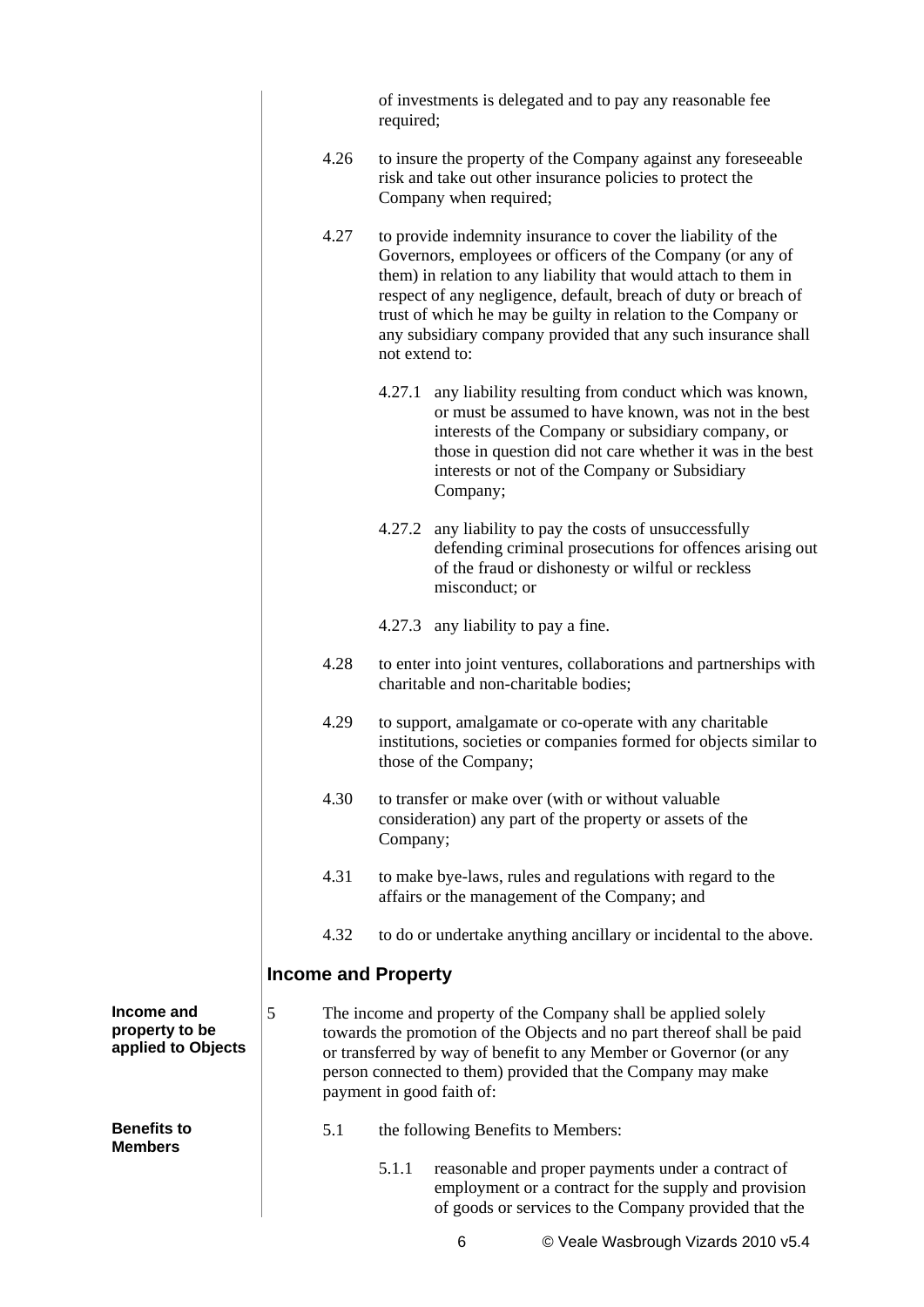|                                                 |     |       | Member is not also a Governor;                                                                                                                                                                         |
|-------------------------------------------------|-----|-------|--------------------------------------------------------------------------------------------------------------------------------------------------------------------------------------------------------|
|                                                 |     | 5.1.2 | interest at a reasonable and proper rate on money lent to<br>the Company; and                                                                                                                          |
|                                                 |     | 5.1.3 | reasonable and proper rent or hiring fee for property let<br>or hired to the Company;                                                                                                                  |
|                                                 |     | 5.1.4 | any Benefit in their capacity as a beneficiary of the<br>Company (for example, any Benefits received as the<br>Parent of a Pupil); and                                                                 |
|                                                 |     | 5.1.5 | any Benefit given in furtherance of the Objects to<br>another charity of which a Member is a charity trustee<br>or member provided that it does not confer any benefit<br>on the Member;               |
| <b>General benefits to</b><br>Governors         | 5.2 |       | the following Benefits to Governors without further<br>authorisation by the Governors:                                                                                                                 |
|                                                 |     | 5.2.1 | reasonable and proper premiums in respect of<br>indemnity insurance provided in accordance with these<br>Articles;                                                                                     |
|                                                 |     | 5.2.2 | reimbursement of reasonable out-of-pocket expenses<br>(including hotel and travel costs) properly incurred in<br>the management and administration of the Company;                                     |
|                                                 |     | 5.2.3 | an indemnity in accordance with these Articles;                                                                                                                                                        |
|                                                 |     | 5.2.4 | payment to any company listed on a recognised stock<br>exchange in which a Governor has no more that a three<br>per cent shareholding; and                                                             |
|                                                 |     | 5.2.5 | other payments or Benefits not otherwise provided for<br>in these Articles that are permitted by law;                                                                                                  |
| <b>Specific benefits to</b><br><b>Governors</b> | 5.3 |       | the following Benefits to Governors provided that the Board of<br>Governors has authorised the benefit in accordance with<br>Articles 9 to 15:                                                         |
|                                                 |     | 5.3.1 | interest at a reasonable and proper rate on money lent to<br>the Company;                                                                                                                              |
|                                                 |     | 5.3.2 | reasonable and proper rent or a hiring fee for property<br>let or hired to the Company;                                                                                                                |
|                                                 |     | 5.3.3 | any Benefit provided to a Governor in his capacity as a<br>beneficiary of the Company, including:                                                                                                      |
|                                                 |     |       | (a)<br>the provision of education to any Pupil who is<br>connected to a Governor on the same terms as<br>any other Pupil who is not so connected; and                                                  |
|                                                 |     |       | (b)<br>any payment or remission under a scholarship,<br>exhibition, bursary, grant, prize or assisted<br>place awarded to any Pupil who is connected to<br>a Governor provided that the award is based |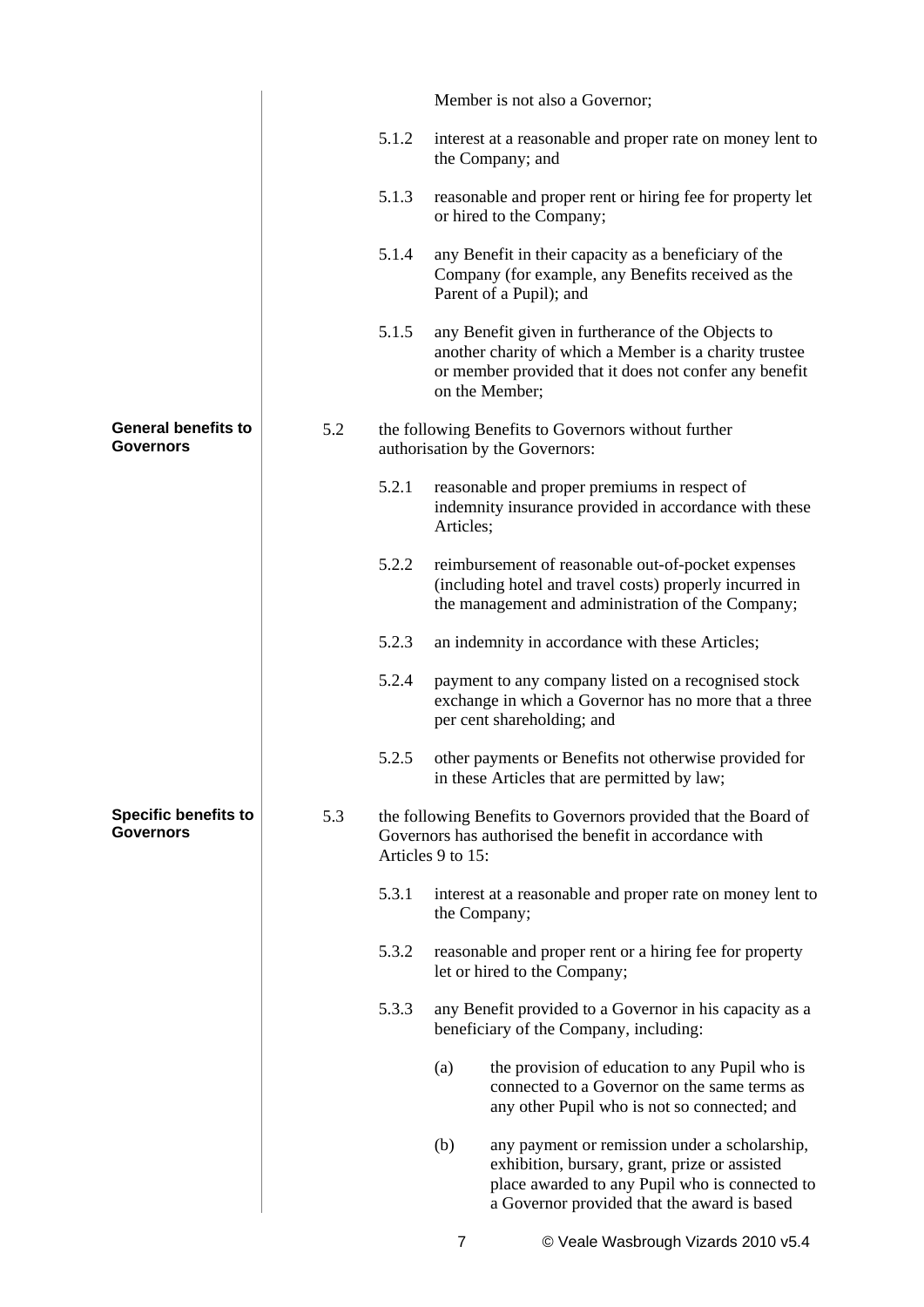|                                                                 |   |                                 |           | upon a competitive examination or some other<br>objective assessment of merit and/or financial<br>resources;                                                                                                                                                                                                                                                 |
|-----------------------------------------------------------------|---|---------------------------------|-----------|--------------------------------------------------------------------------------------------------------------------------------------------------------------------------------------------------------------------------------------------------------------------------------------------------------------------------------------------------------------|
|                                                                 |   |                                 | 5.3.4     | any Benefit which is in furtherance of the Objects to<br>another charity of which a Governor is a charity trustee<br>or member provided that it does not confer any Benefit<br>on the Governor; and                                                                                                                                                          |
|                                                                 |   |                                 | 5.3.5     | in respect of the provision of goods or services in<br>accordance with Article 6;                                                                                                                                                                                                                                                                            |
|                                                                 |   |                                 |           | provided that in all cases the Governors shall comply with the<br>requirements of Article 8 in relation to any Benefit provided<br>pursuant to this Article.                                                                                                                                                                                                 |
| <b>Contracts for</b><br>goods or services                       | 6 |                                 |           | A Governor may enter into a written contract to supply goods or<br>services to the Company but only if:                                                                                                                                                                                                                                                      |
|                                                                 |   | 6.1                             |           | the goods or services are actually required by the Company;                                                                                                                                                                                                                                                                                                  |
|                                                                 |   | 6.2                             | supplied; | the nature and level of the remuneration is no more than is<br>reasonable in relation to the value of the goods or services                                                                                                                                                                                                                                  |
|                                                                 |   | 6.3                             |           | the Governor has declared his Interest in accordance with<br>Article 8 and the Board of Governors has authorised the<br>Conflict of Interest under Article 11;                                                                                                                                                                                               |
|                                                                 |   | 6.4                             |           | no more than half of the Governors are subject to or affected by<br>such a contract in any financial year (and this provision will<br>apply to a Governor if this Article applies to a person who is<br>connected to that Governor);                                                                                                                         |
|                                                                 |   | 6.5                             |           | the services supplied are not services supplied by the Governor<br>in his capacity as a Governor; and                                                                                                                                                                                                                                                        |
|                                                                 |   | 6.6                             |           | the services supplied are not services supplied by the Governor<br>under a contract of employment.                                                                                                                                                                                                                                                           |
| <b>Subsidiary</b><br>companies                                  | 7 | Company).                       |           | A Governor or Member shall not receive a Benefit from any Subsidiary<br>Company except in accordance with Article 5.1 for a Member or<br>Articles 5.2 and 5.3 for a Governor (all of which apply as if references<br>to the Company were references to the Subsidiary Company and<br>references to the Articles were to the articles of the Subsidiary       |
|                                                                 |   | <b>Declaration of interests</b> |           |                                                                                                                                                                                                                                                                                                                                                              |
| <b>Procedures for</b><br>the declaration of<br><b>Interests</b> | 8 |                                 |           | Every Governor has a duty to declare to the Board of Governors the<br>nature and extent of any Interest which he (or any Connected Person)<br>has in any proposed or existing transaction or arrangement with the<br>Company or any situation or matter in relation to the Company that is,<br>or possibly may be, a Conflict of Interest and in particular: |
|                                                                 |   | 8.1                             |           | in the case of any proposed transaction or arrangement with the<br>Company in which a Governor (or any Connected Person) is<br>Interested, he must make the declaration to the Board of                                                                                                                                                                      |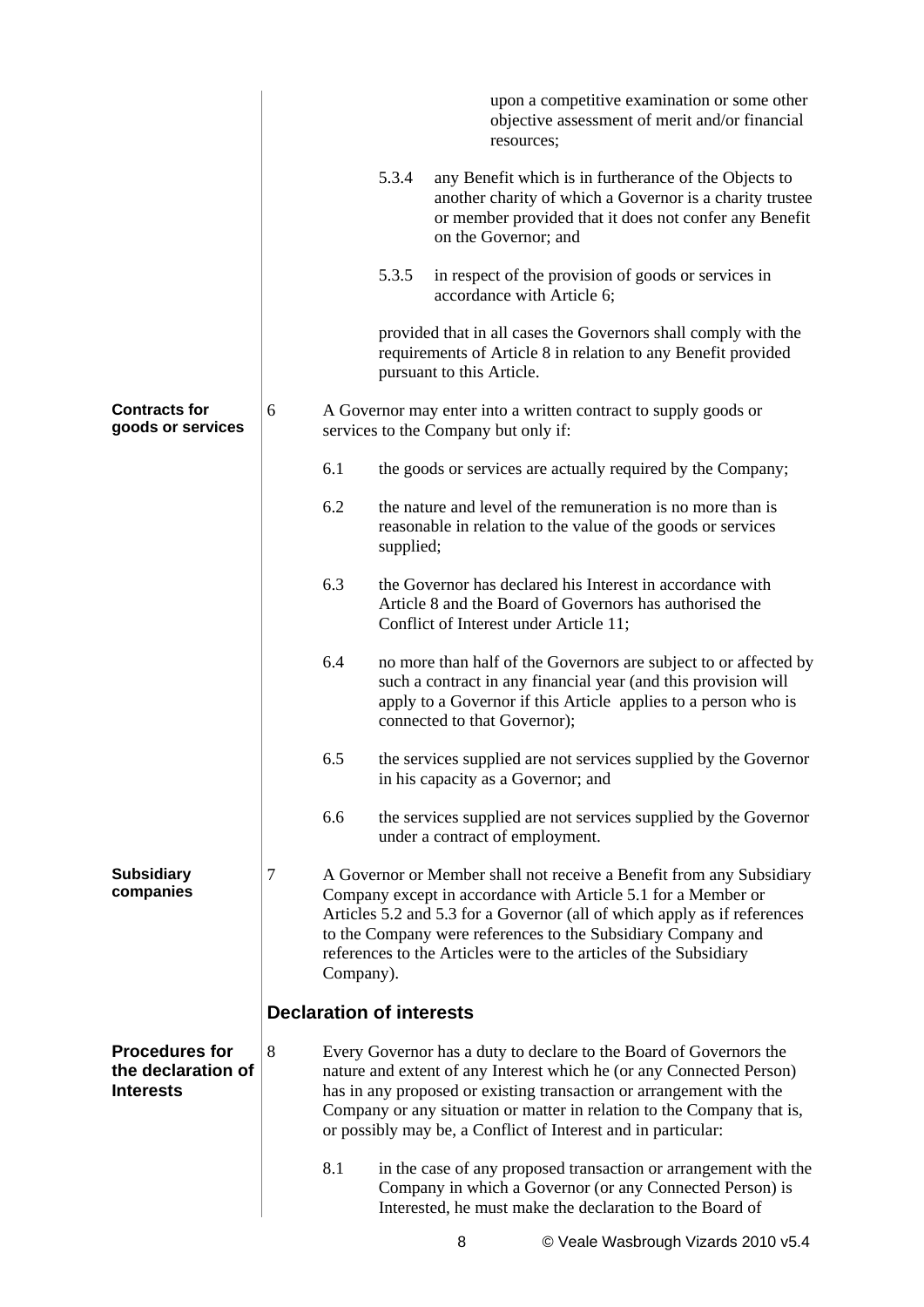|                                       |    |                              | arrangement; | Governors before the Company enters into the transaction or                                                                                                                                                                                                                                                                                                                                                                  |
|---------------------------------------|----|------------------------------|--------------|------------------------------------------------------------------------------------------------------------------------------------------------------------------------------------------------------------------------------------------------------------------------------------------------------------------------------------------------------------------------------------------------------------------------------|
|                                       |    | 8.2                          |              | in the case of any existing transaction or arrangement that has<br>been entered into by the Company or any situation or matter in<br>relation to the Company in which a Governor (or any connected<br>person) is Interested, he must make the declaration to the Board<br>of Governors as soon as is reasonably practicable;                                                                                                 |
|                                       |    | 8.3                          |              | any declaration must be made in accordance with the provisions<br>of the Companies Acts:                                                                                                                                                                                                                                                                                                                                     |
|                                       |    |                              | 8.3.1        | at a meeting of the Board of Governors; or                                                                                                                                                                                                                                                                                                                                                                                   |
|                                       |    |                              | 8.3.2        | by notice in writing to the Board of Governors; or                                                                                                                                                                                                                                                                                                                                                                           |
|                                       |    |                              | 8.3.3        | by general notice to the Board of Governors;                                                                                                                                                                                                                                                                                                                                                                                 |
|                                       |    | 8.4                          |              | a Governor is not required to declare an Interest:                                                                                                                                                                                                                                                                                                                                                                           |
|                                       |    |                              | 8.4.1        | where he is not aware of the Interest (but he is treated<br>as being aware of matters of which he ought reasonably<br>to be aware); or                                                                                                                                                                                                                                                                                       |
|                                       |    |                              | 8.4.2        | where he is not aware of the transaction, arrangement,<br>situation or matter (but he is treated as being aware of<br>matters of which he ought reasonably to be aware); or                                                                                                                                                                                                                                                  |
|                                       |    |                              | 8.4.3        | if, or to the extent that, the other Governors are already<br>aware of the Interest (or ought reasonably to be aware<br>of the interest); and                                                                                                                                                                                                                                                                                |
|                                       |    | 8.5                          |              | the Company shall maintain a register of all of the Interests<br>declared by the Governors and the Governors shall implement<br>(and from time to time review) a policy in relation to the<br>declaration and management of conflicts of interest.                                                                                                                                                                           |
|                                       |    | <b>Conflicts of interest</b> |              |                                                                                                                                                                                                                                                                                                                                                                                                                              |
| Conflicts of<br>interest              | 9  | opportunity).                |              | Subject to Articles 10 and 11, a Governor has a duty under the<br>Companies Acts to avoid a situation or matter (including a transaction<br>or arrangement with the Company) in which he has, or can have, a<br>Conflict of Interest. This duty applies to the exploitation of any<br>property, information or opportunity (and it is immaterial whether the<br>Company could take advantage of the property, information or |
|                                       | 10 |                              |              | The duty referred to in Article 9 does not apply to a Conflict of Interest<br>arising in relation to any situation, matter, transaction or arrangement<br>between the Company and a Governor under Article 5.2.                                                                                                                                                                                                              |
|                                       |    |                              |              | Authorisation of conflicts of interests                                                                                                                                                                                                                                                                                                                                                                                      |
| <b>Conditions on</b><br>authorisation | 11 |                              |              | The Board of Governors may authorise a Conflict of Interest (actual or<br>potential) which a Governor (or any connected person) has in any<br>transaction, arrangement, situation or matter, provided that:                                                                                                                                                                                                                  |
|                                       |    |                              |              |                                                                                                                                                                                                                                                                                                                                                                                                                              |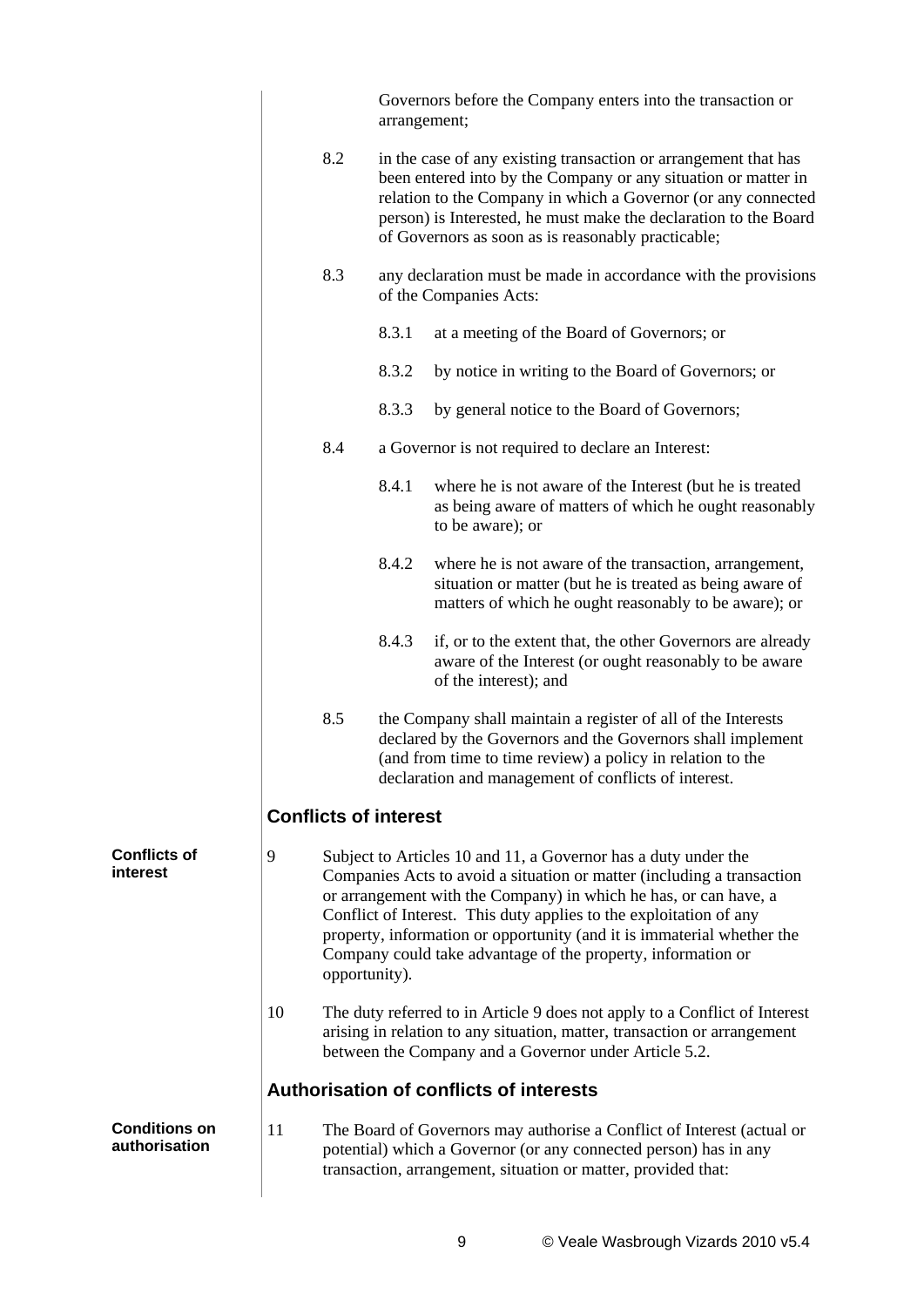|                                                           |    | 11.1   | the Conflict of Interest will not confer a Benefit on the<br>Governor or any Connected Person at the expense of the<br>Company to an extent greater than that permitted by Article 5;                                                    |
|-----------------------------------------------------------|----|--------|------------------------------------------------------------------------------------------------------------------------------------------------------------------------------------------------------------------------------------------|
|                                                           |    | 11.2   | the Governors act in what they consider to be the best interests<br>of the Company; and                                                                                                                                                  |
|                                                           |    | 11.3   | the Governors comply with the procedures set out in Articles 11<br>to 15.                                                                                                                                                                |
| Governor<br>interested not to<br>take part in<br>decision | 12 | shall: | Whenever the Board of Governors must decide whether to give<br>authorisation in accordance with Article 11, the Governor concerned                                                                                                       |
|                                                           |    | 12.1   | declare the nature and extent of his or her Interest at the<br>beginning of any meeting at which the authorisation is to be<br>discussed (or, at the latest, before such discussion begins);                                             |
|                                                           |    | 12.2   | withdraw from that part of the meeting at which the<br>authorisation is to be discussed unless expressly invited to<br>remain in order to provide information;                                                                           |
|                                                           |    | 12.3   | not be counted in the quorum for that part of the meeting during<br>which the authorisation is discussed;                                                                                                                                |
|                                                           |    | 12.4   | withdraw during the vote and have no vote on the authorisation<br>for that part of the meeting; and                                                                                                                                      |
|                                                           |    | 12.5   | not sign any written resolution in relation to the authorisation<br>(except where required to do so to confirm a resolution of the<br>other Governors)                                                                                   |
| <b>Conflicts of</b><br>interest involving<br>benefits     | 13 |        | Subject to Article 15, in relation to any transaction, arrangement,<br>situation or matter in which a Governor (or a connected person):                                                                                                  |
|                                                           |    | 13.1   | has or may have a Conflict of Interest; and                                                                                                                                                                                              |
|                                                           |    | 13.2   | which will or may confer a Benefit on that Governor (or<br>Connected Person);                                                                                                                                                            |
|                                                           |    |        | any authorisation in accordance with Article 11 shall provide that the<br>Governor concerned shall:                                                                                                                                      |
|                                                           |    | 13.3   | declare the nature and extent of his or her Interest at the<br>beginning of any meeting at which the relevant transaction,<br>arrangement, situation or matter is to be discussed (or, at the<br>latest, before such discussion begins); |
|                                                           |    | 13.4   | withdraw from part of any meeting at which the relevant<br>transaction, arrangement, situation or matter is to be discussed<br>unless expressly invited to remain in order to provide<br>information;                                    |
|                                                           |    | 13.5   | not be counted in the quorum for that part of any meeting<br>during which the relevant transaction, arrangement, situation or<br>matter is discussed;                                                                                    |
|                                                           |    | 13.6   | withdraw during the vote and have no vote on the relevant                                                                                                                                                                                |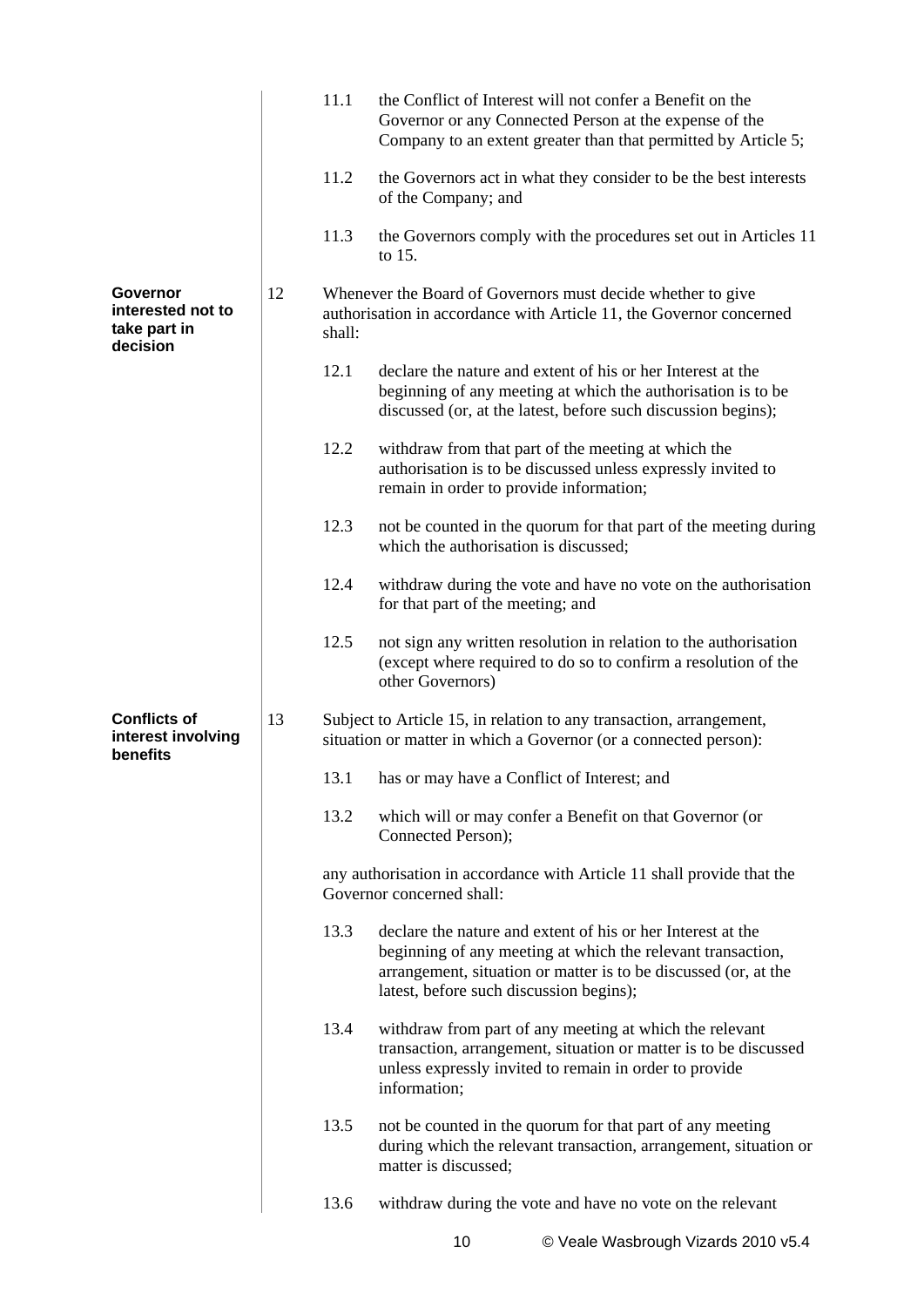|                                                                                  |    |      | transaction, arrangement, situation or matter at the relevant part<br>of any meeting; and                                                                                                                                                               |
|----------------------------------------------------------------------------------|----|------|---------------------------------------------------------------------------------------------------------------------------------------------------------------------------------------------------------------------------------------------------------|
|                                                                                  |    | 13.7 | not sign any written resolution in relation to the relevant<br>transaction, arrangement, situation or matter (except where<br>required to do so to confirm a resolution of the other<br>Governors).                                                     |
| <b>Conflicts of</b><br>interest not<br>involving benefits                        | 14 |      | Subject to Article 15, in giving authorisation under Article 11 in relation<br>to a transaction, arrangement, situation or matter in which a Governor<br>(or a connected person):                                                                       |
|                                                                                  |    | 14.1 | has or may have a Conflict of Interest; and                                                                                                                                                                                                             |
|                                                                                  |    | 14.2 | which will not confer a Benefit on that Governor (or Connected<br>Person);                                                                                                                                                                              |
|                                                                                  |    |      | the Board of Governors may (subject to such terms as it may impose<br>from time to time and to its right to vary or terminate such<br>authorisation) determine the manner in which the conflict may be dealt<br>with, and in particular shall consider: |
|                                                                                  |    | 14.3 | whether the nature and extent of the Interest in the relevant<br>transaction, arrangement, situation or matter is reasonably<br>likely to give rise to a Conflict of Interest;                                                                          |
|                                                                                  |    | 14.4 | whether or not the Governor should withdraw from part of any<br>meeting at which the relevant transaction, arrangement,<br>situation or matter is to be discussed unless expressly invited to<br>remain in order to provide information;                |
|                                                                                  |    | 14.5 | whether or not the Governor should be counted in the quorum<br>for that part of any meeting during which the relevant<br>transaction, arrangement, situation or matter is discussed; and                                                                |
|                                                                                  |    |      | 14.6 whether or not the Governor should withdraw during the vote<br>and have no vote on the relevant transaction, arrangement,<br>situation or matter at the relevant part of any meeting.                                                              |
| <b>Conflicts of</b><br>interest involving<br>Governors who are<br><b>Parents</b> | 15 |      | Notwithstanding Article 13, the Board of Governors may authorise a<br>Conflict of Interest under Article 11 and apply the procedure in Article<br>14 to any transaction, arrangement, situation or matter where:                                        |
|                                                                                  |    | 15.1 | the Conflict of Interest arises solely as a consequence of any<br>Pupil being Connected to a Governor; and                                                                                                                                              |
|                                                                                  |    | 15.2 | the transaction, arrangement, situation or matter will or may<br>affect the provision of education to Pupils generally.                                                                                                                                 |
|                                                                                  |    |      | <b>Liability of Members</b>                                                                                                                                                                                                                             |
| <b>Limited liability</b>                                                         | 16 |      | The liability of the Members is limited.                                                                                                                                                                                                                |
| Members'<br>contribution on                                                      | 17 |      | Every Member undertakes to contribute:                                                                                                                                                                                                                  |
| winding-up                                                                       |    | 17.1 | to the assets of the Company, in the event of its being wound up<br>while he is a Member, or within one year after he ceases to be a                                                                                                                    |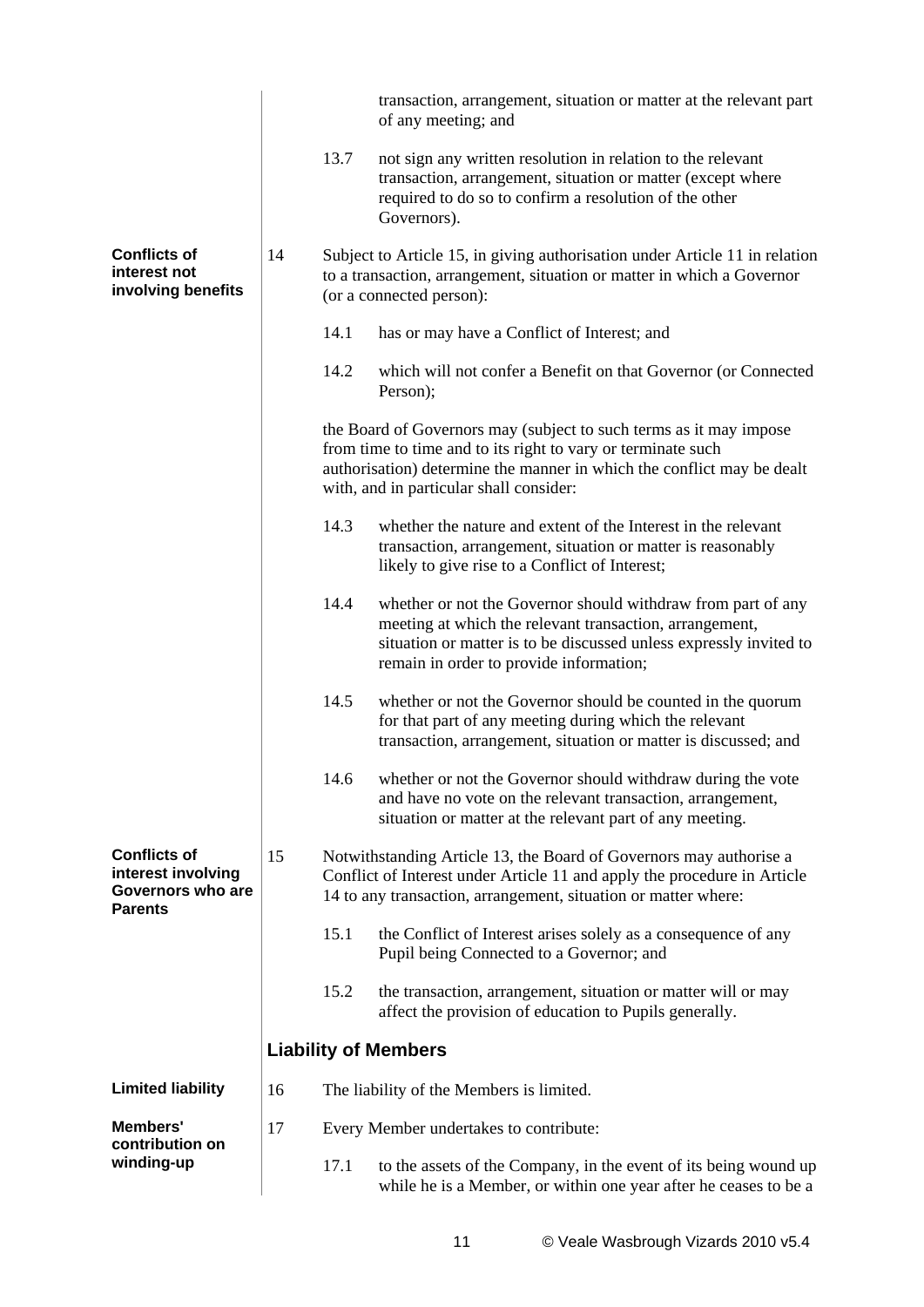|                                         |                |          | Member;                                                                                                                                                                                                                                                                                                                                                                                                                           |
|-----------------------------------------|----------------|----------|-----------------------------------------------------------------------------------------------------------------------------------------------------------------------------------------------------------------------------------------------------------------------------------------------------------------------------------------------------------------------------------------------------------------------------------|
|                                         |                | 17.2     | to the payment of the debts and liabilities of the Company<br>contracted before he ceased to be a Member, and of the costs,<br>charges and expenses of winding-up; and                                                                                                                                                                                                                                                            |
|                                         |                | 17.3     | to the adjustment of the rights of the contributories among<br>themselves;                                                                                                                                                                                                                                                                                                                                                        |
|                                         |                |          | such amount as may be required not exceeding one pound $(f.1)$ .                                                                                                                                                                                                                                                                                                                                                                  |
|                                         | <b>Members</b> |          |                                                                                                                                                                                                                                                                                                                                                                                                                                   |
| <b>Number of</b><br><b>Members</b>      | 18             |          | The number of Members is unlimited.                                                                                                                                                                                                                                                                                                                                                                                               |
|                                         | 19             |          | The Company must maintain a register of Members.                                                                                                                                                                                                                                                                                                                                                                                  |
| <b>Becoming a</b><br><b>Member</b>      | 20             |          | The members of the Company at the date of adoption of these Articles,<br>the Governors from time to time and any other persons admitted to the<br>membership of the Company shall be the Members.                                                                                                                                                                                                                                 |
|                                         | 21             |          | No person, other than a Governor, shall be eligible to be admitted as a<br>Member unless:                                                                                                                                                                                                                                                                                                                                         |
|                                         |                | 21.1     | he is a former Pupil of the School or its predecessors and is, or<br>becomes, a member of the Merchistonian Club; or                                                                                                                                                                                                                                                                                                              |
|                                         |                | 21.2     | he is or has been a member of the teaching or senior<br>management staff of the School; or                                                                                                                                                                                                                                                                                                                                        |
|                                         |                | 21.3     | he has subscribed to the general funds of the School by<br>donation in cash or in money's worth to an amount not less than<br>ten pounds $(f10)$ .                                                                                                                                                                                                                                                                                |
|                                         | 22             | members. | Every prospective Member shall deliver to the Company their<br>application and prior consent to become a Member to the Office. The<br>application shall be submitted to the next ordinary meeting of the Board<br>of Governors for approval. Upon approval and the payment of any<br>subscription fee set by the Governors from time to time, the person shall<br>be admitted as a Member and his name entered in the register of |
| <b>Obligations of</b><br><b>Members</b> | 23             |          | Every Member shall be bound to further, to the best of his ability, the<br>objects, interests and influence of the Company and the School and<br>shall observe all Rules made by the Governors.                                                                                                                                                                                                                                   |
|                                         | 24             |          | Membership is not transferable and is personal to each Member.                                                                                                                                                                                                                                                                                                                                                                    |
| Ceasing to be a                         | 25             |          | A person shall cease to be a Member when he:                                                                                                                                                                                                                                                                                                                                                                                      |
| <b>Member</b>                           |                | 25.1     | gives written notice of resignation to the Office;                                                                                                                                                                                                                                                                                                                                                                                |
|                                         |                | 25.2     | dies; or                                                                                                                                                                                                                                                                                                                                                                                                                          |
|                                         |                | 25.3     | is removed under Article 26.                                                                                                                                                                                                                                                                                                                                                                                                      |
|                                         | 26             |          | Any Member who, in the sole opinion of the Governors, has failed to<br>observe any Rules or whose conduct has been derogatory to the                                                                                                                                                                                                                                                                                              |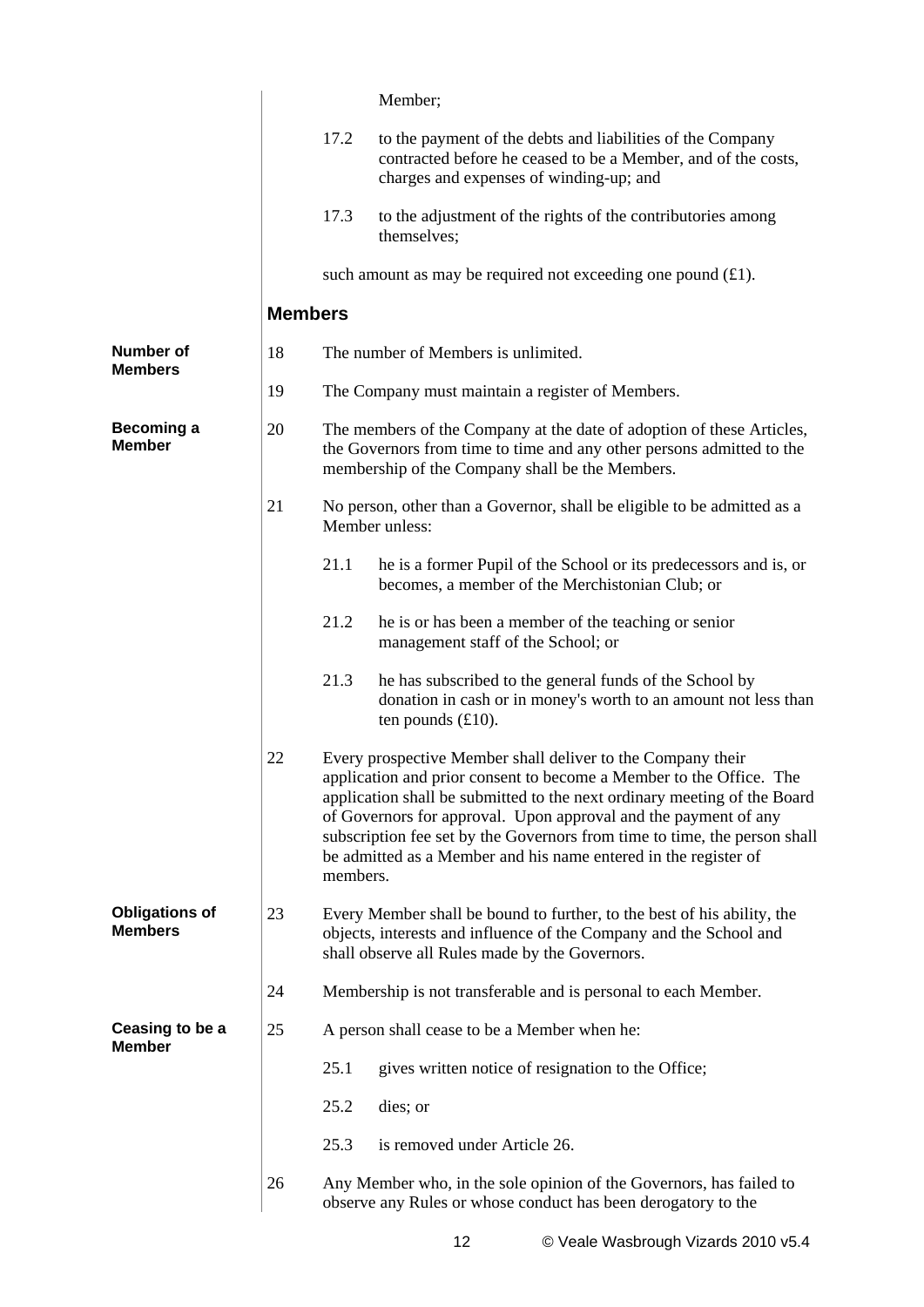|                                            |    |      | character or prejudicial to the interests of the Company or School may<br>have his membership terminated upon a 75% majority vote of the<br>Governors present and voting at a meeting of the Board of Governors<br>(provided that the Member shall be given a proper opportunity to be<br>heard at the meeting and to make representations to the Governors).                        |
|--------------------------------------------|----|------|--------------------------------------------------------------------------------------------------------------------------------------------------------------------------------------------------------------------------------------------------------------------------------------------------------------------------------------------------------------------------------------|
|                                            |    |      | <b>General Meetings of the Members</b>                                                                                                                                                                                                                                                                                                                                               |
| <b>Kinds of General</b><br><b>Meetings</b> | 27 |      | All meetings of the Members shall be called Extraordinary General<br>Meetings (save for an Annual General Meeting).                                                                                                                                                                                                                                                                  |
| <b>Business of the</b><br><b>AGM</b>       | 28 |      | The business of an Annual General Meeting shall include:                                                                                                                                                                                                                                                                                                                             |
|                                            |    | 28.1 | consideration of the accounts and any documents annexed to<br>them;                                                                                                                                                                                                                                                                                                                  |
|                                            |    | 28.2 | the appointment of Governors;                                                                                                                                                                                                                                                                                                                                                        |
|                                            |    | 28.3 | consideration of the reports of the Board of Governors and of<br>the auditors; and                                                                                                                                                                                                                                                                                                   |
|                                            |    | 28.4 | the appointment of auditors.                                                                                                                                                                                                                                                                                                                                                         |
| <b>EGM</b>                                 | 29 |      | An Extraordinary General Meeting:                                                                                                                                                                                                                                                                                                                                                    |
|                                            |    | 29.1 | may be convened whenever the Board of Governors thinks fit;                                                                                                                                                                                                                                                                                                                          |
|                                            |    | 29.2 | shall be convened by the Board of Governors if Members<br>holding not less than 10% of the total voting rights of all<br>Members make a requisition to that effect which is delivered to<br>the Office stating the general nature of business to be dealt with<br>at the proposed meeting and, if appropriate, the text of any<br>resolution intended to be moved at the meeting; or |
|                                            |    | 29.3 | may be convened by the requisitioners if the Board of<br>Governors has not within 21 days from receipt of a requisition<br>under Article 29.2 given notice to convene the meeting.                                                                                                                                                                                                   |
|                                            |    |      | <b>Notice of General Meetings</b>                                                                                                                                                                                                                                                                                                                                                    |
| <b>Notice of General</b>                   | 30 |      | As to notice of General Meetings:                                                                                                                                                                                                                                                                                                                                                    |
| <b>Meetings</b>                            |    | 30.1 | all General Meetings shall be called by at least 14 Clear Days'<br>notice to all Members and the auditors but may be called by<br>shorter notice if agreed by 90% or more of the Members<br>holding the total voting rights and who are entitled to attend and<br>vote;                                                                                                              |
|                                            |    | 30.2 | the notice shall specify the time, the date and place of the<br>meeting and the general nature of the business to be transacted<br>and, in the case of an Annual General Meeting, shall specify the<br>meeting as such;                                                                                                                                                              |
|                                            |    | 30.3 | the accidental omission to give notice of a meeting to, or the<br>non-receipt of notice of a meeting by, any person entitled to<br>receive notice shall not invalidate the proceedings at that<br>meeting.                                                                                                                                                                           |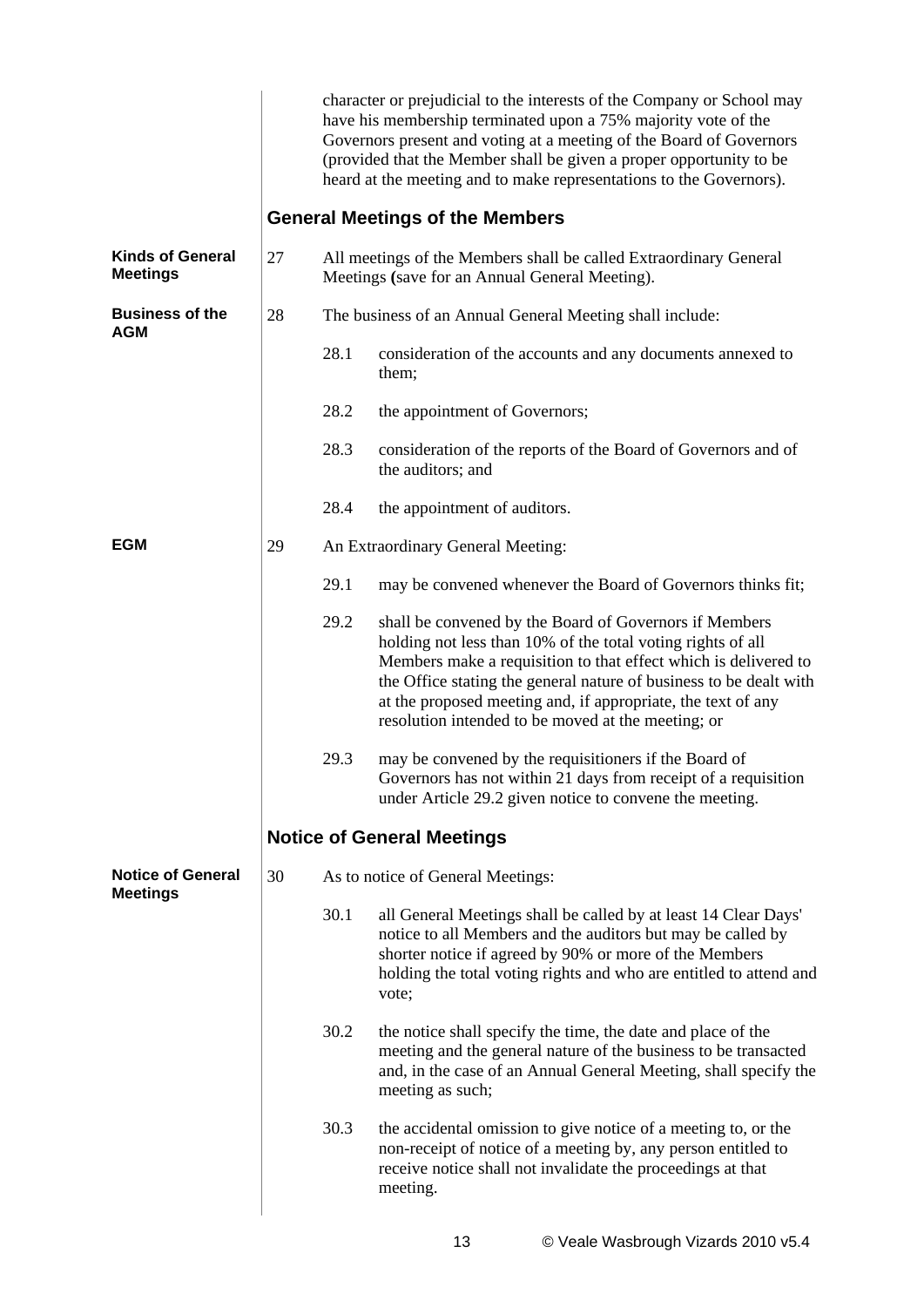|                                                 |    | <b>Proceedings at General Meetings</b>                                                                                                                                                                                                                                               |                                                                                                                                                                                                                                                |  |  |
|-------------------------------------------------|----|--------------------------------------------------------------------------------------------------------------------------------------------------------------------------------------------------------------------------------------------------------------------------------------|------------------------------------------------------------------------------------------------------------------------------------------------------------------------------------------------------------------------------------------------|--|--|
| <b>Quorum</b> for<br><b>General Meetings</b>    | 31 |                                                                                                                                                                                                                                                                                      | Seven Members shall constitute a quorum for a General Meeting.                                                                                                                                                                                 |  |  |
|                                                 | 32 |                                                                                                                                                                                                                                                                                      | A Member shall not be counted in the quorum on any matter on which<br>he is not entitled to vote;                                                                                                                                              |  |  |
|                                                 | 33 |                                                                                                                                                                                                                                                                                      | If a quorum is not present within 30 minutes from the time appointed<br>for a meeting to start:                                                                                                                                                |  |  |
|                                                 |    | 33.1                                                                                                                                                                                                                                                                                 | a meeting convened on the requisition of the Members shall be<br>dissolved;                                                                                                                                                                    |  |  |
|                                                 |    | 33.2                                                                                                                                                                                                                                                                                 | any other meeting shall be adjourned to such other time, date<br>and place not less than seven days and not more than 28 days<br>thence as the chairman shall appoint; and                                                                     |  |  |
|                                                 |    | 33.3                                                                                                                                                                                                                                                                                 | if the adjourned meeting is inquorate 30 minutes after the time<br>appointed for it to start, the Members present shall constitute a<br>quorum.                                                                                                |  |  |
| Majority to pass a<br>resolution                | 34 |                                                                                                                                                                                                                                                                                      | Resolutions, other than special resolutions, put to the vote at a General<br>Meeting shall be decided on a simple majority and special resolutions<br>shall be decided on a majority of at least 75% of those present and<br>entitled to vote. |  |  |
| <b>Conclusive</b><br>evidence of<br>proceedings | 35 | A declaration by the chairman that a resolution has been carried or<br>carried unanimously, or by a particular majority, or lost, or not carried<br>by a particular majority and an entry to that effect in the minutes of the<br>meeting shall be conclusive evidence of that fact. |                                                                                                                                                                                                                                                |  |  |
|                                                 |    |                                                                                                                                                                                                                                                                                      | <b>Votes of Members at General Meetings</b>                                                                                                                                                                                                    |  |  |
| <b>Proxies</b>                                  | 36 |                                                                                                                                                                                                                                                                                      | A Member may appoint another person as his proxy to exercise all or<br>any of his rights and to speak and vote at General Meetings.                                                                                                            |  |  |
| <b>Every Member</b><br>shall have one vote      | 37 |                                                                                                                                                                                                                                                                                      | A resolution put to the vote at a General Meeting shall be decided on a<br>show of hands and on a show of hands every Member present in person<br>or by proxy shall have one vote.                                                             |  |  |
| <b>Chairman's casting</b><br>vote               | 38 | In the case of an equality of votes at a meeting the chairman of the<br>meeting shall be entitled to a second and casting vote.                                                                                                                                                      |                                                                                                                                                                                                                                                |  |  |
|                                                 |    |                                                                                                                                                                                                                                                                                      | <b>Chairman of a General Meeting</b>                                                                                                                                                                                                           |  |  |
| Chairman of a<br><b>General Meeting</b>         | 39 |                                                                                                                                                                                                                                                                                      | The chairman of a General Meeting shall be:                                                                                                                                                                                                    |  |  |
|                                                 |    | 39.1                                                                                                                                                                                                                                                                                 | the Chairman of the Board of Governors; or                                                                                                                                                                                                     |  |  |
|                                                 |    | 39.2                                                                                                                                                                                                                                                                                 | if he is not present within 15 minutes after the time appointed<br>for the meeting to start or is unwilling to preside or has an<br>Interest in a matter to be decided, the Vice-Chairman of the<br>Board of Governors; or                     |  |  |
|                                                 |    | 39.3                                                                                                                                                                                                                                                                                 | if he too is not present within 15 minutes after the time<br>appointed for it to start or is unwilling to preside or has an<br>Interest in a matter to be decided, a Member chosen by the                                                      |  |  |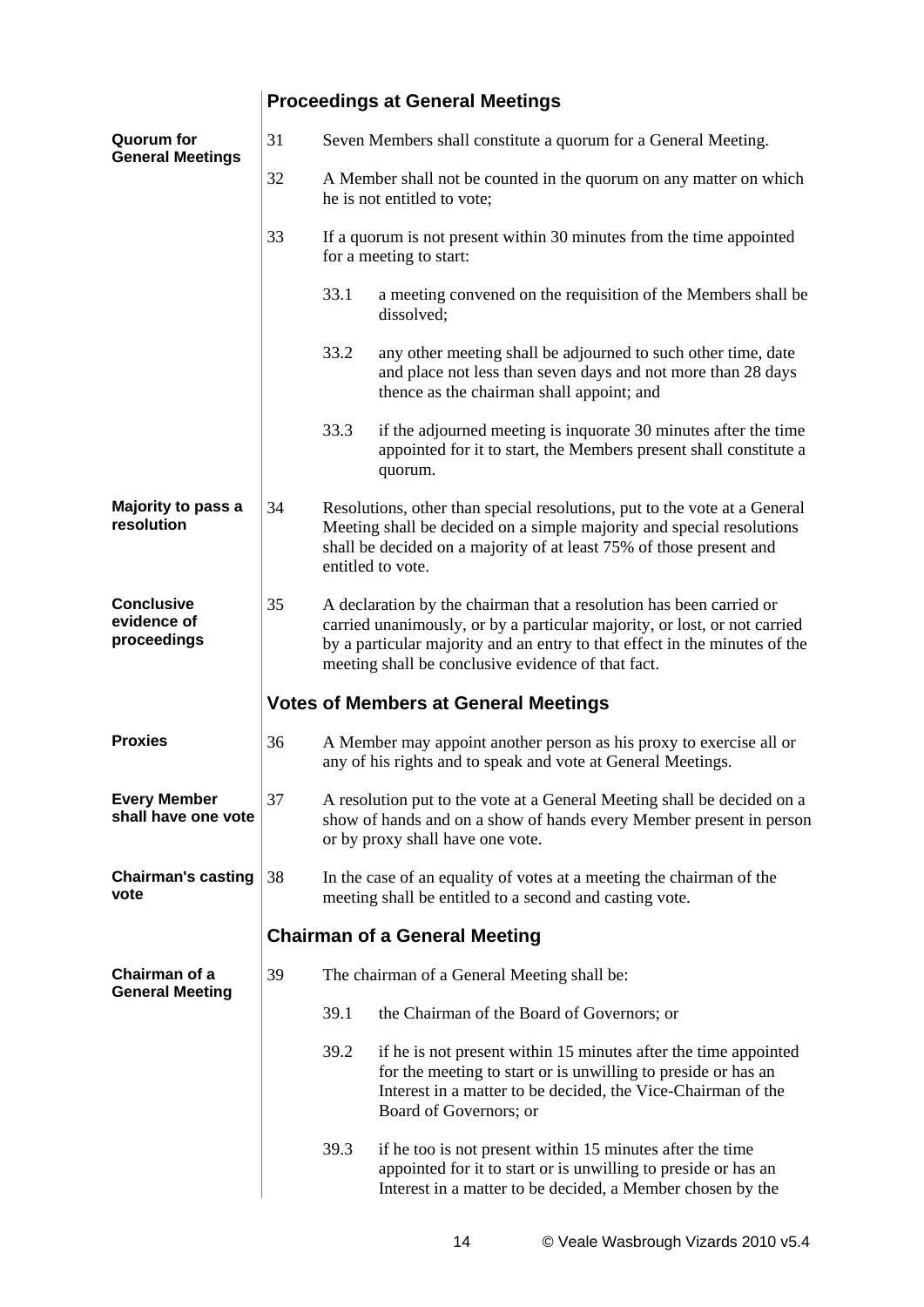|                                            |    |                                                                  | Members present to chair the meeting.                                                                                                                                                                                                                                                    |  |  |
|--------------------------------------------|----|------------------------------------------------------------------|------------------------------------------------------------------------------------------------------------------------------------------------------------------------------------------------------------------------------------------------------------------------------------------|--|--|
|                                            |    |                                                                  | <b>Adjournment of a General Meeting</b>                                                                                                                                                                                                                                                  |  |  |
| Adjournment of a<br><b>General Meeting</b> | 40 |                                                                  | The procedures for adjournment of a General Meeting are:                                                                                                                                                                                                                                 |  |  |
|                                            |    | 40.1                                                             | the chairman of a meeting may, with the consent of the<br>meeting, or when so directed by a quorate meeting, adjourn the<br>meeting to such other time and place within the next 14 days as<br>the chairman thinks fit;                                                                  |  |  |
|                                            |    | 40.2                                                             | no business shall be transacted at an adjourned meeting except<br>business which could have been transacted if that meeting had<br>taken place; and                                                                                                                                      |  |  |
|                                            |    | 40.3                                                             | if a meeting is adjourned for seven days or more, notice of the<br>adjourned meeting shall be given specifying the time and place.<br>Otherwise it shall not be necessary to give any such notice.                                                                                       |  |  |
|                                            |    |                                                                  | <b>Written resolutions of Members</b>                                                                                                                                                                                                                                                    |  |  |
| <b>Written resolutions</b><br>of Members   | 41 | upon it.                                                         | The Company may pass a resolution in writing provided the requisite<br>number of Members have consented to the resolution and such<br>resolution will be effective as if it was passed at a General Meeting duly<br>convened and held where the Members would have been entitled to vote |  |  |
| <b>Written ordinary</b><br>and special     | 42 | The requisite number of Members to pass a written resolution is: |                                                                                                                                                                                                                                                                                          |  |  |
| resolutions                                |    | 42.1                                                             | in the case of an ordinary resolution, a simple majority of the<br>total voting rights of Members; and                                                                                                                                                                                   |  |  |
|                                            |    | 42.2                                                             | in the case of a special resolution, a majority of not less than<br>75% of the total voting rights of Members.                                                                                                                                                                           |  |  |
| <b>Circulation and</b><br>form of written  | 43 | As to the circulation of written resolutions:                    |                                                                                                                                                                                                                                                                                          |  |  |
| resolutions                                |    | 43.1                                                             | the Company must send a copy of the resolution to every<br>Member in Hard Copy or Electronic Form in accordance with<br>Articles 94 to 99 and a special resolution must state that it is a<br>special resolution;                                                                        |  |  |
|                                            |    | 43.2                                                             | a copy of the written resolution must be provided with a<br>statement informing the Member:                                                                                                                                                                                              |  |  |
|                                            |    |                                                                  | 43.2.1 how to consent to the resolution; and                                                                                                                                                                                                                                             |  |  |
|                                            |    |                                                                  | 43.2.2 the date by which the resolution must be passed so that<br>it does not lapse (in accordance with Article 44).                                                                                                                                                                     |  |  |
| <b>Agreement to</b><br>written resolution  | 44 |                                                                  | A proposed written resolution will lapse if it is not passed before the<br>deadline set out in the statement accompanying it and in the absence of<br>such statement shall lapse 56 days after the Circulation Date.                                                                     |  |  |
|                                            | 45 |                                                                  | A Member has agreed to a written resolution where the Secretary<br>receives from him in hard copy or electronic form (or from someone<br>acting on his behalf) an authenticated document that:                                                                                           |  |  |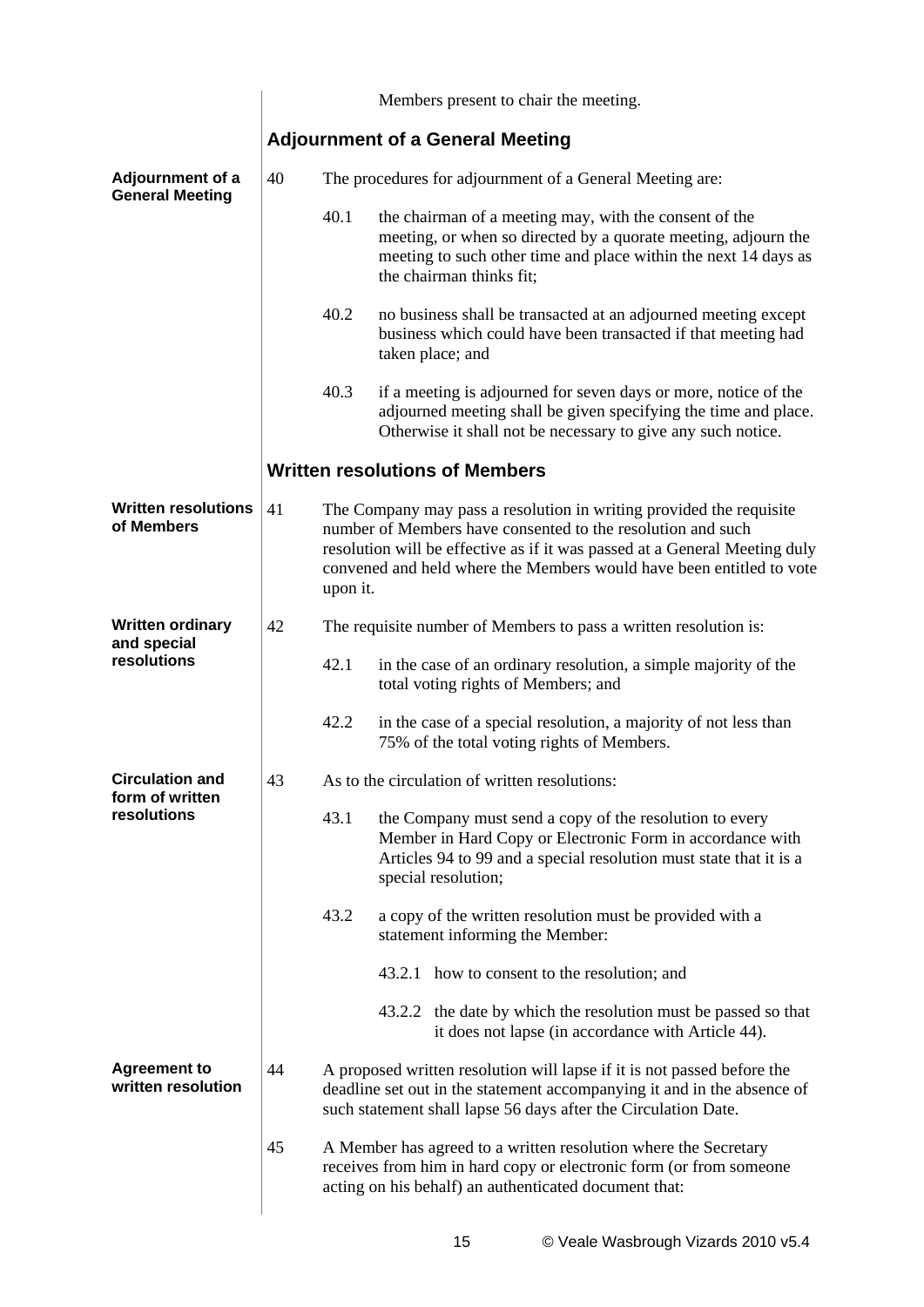|                                                                  |    | 45.1        | identifies the resolution to which it relates; and                                                                                                                                                                                                                                                                                                                                                                    |
|------------------------------------------------------------------|----|-------------|-----------------------------------------------------------------------------------------------------------------------------------------------------------------------------------------------------------------------------------------------------------------------------------------------------------------------------------------------------------------------------------------------------------------------|
|                                                                  |    | 45.2        | indicates the Member's agreement to the resolution.                                                                                                                                                                                                                                                                                                                                                                   |
|                                                                  | 46 | be revoked. | Once a Member's consent to the resolution has been obtained, it cannot                                                                                                                                                                                                                                                                                                                                                |
|                                                                  |    |             | <b>Appointment of Governors</b>                                                                                                                                                                                                                                                                                                                                                                                       |
| <b>Number of</b><br><b>Governors</b>                             | 47 |             | The Board of Governors shall be composed of not less than five and not<br>more than eighteen competent persons appointed by the Members at the<br>AGM. At least one-third of the Governors for the time being shall be<br>former Pupils and members of the Merchistonian Club.                                                                                                                                        |
| <b>Casual vacancies</b>                                          | 48 |             | The Board of Governors may appoint any person as it in its discretion<br>considers suitable to be a Governor to fill a casual vacancy.                                                                                                                                                                                                                                                                                |
| <b>Pre-condition to</b><br>taking office as a<br><b>Governor</b> | 49 |             | Every person wishing to become a Governor may be required to sign a<br>declaration of acceptance and of willingness to act as a Governor, and<br>also consent to become a Member, in the form prescribed by the Board<br>of Governors from time to time, and shall make disclosures for the<br>purposes of all safeguarding checks and registrations that may be<br>required by law for governors, from time to time. |
| <b>Rights of a</b><br><b>Governor</b>                            | 50 |             | Each new Governor shall become entitled to the rights of being a<br>Governor, including, but not limited to, the right to such information<br>and advice with regard to the activities of the Company as the Board of<br>Governors may lawfully and reasonably require to be furnished to it.                                                                                                                         |
|                                                                  |    |             |                                                                                                                                                                                                                                                                                                                                                                                                                       |
|                                                                  |    |             | <b>Qualifications and disqualification of Governors</b>                                                                                                                                                                                                                                                                                                                                                               |
| <b>Qualification to be</b>                                       | 51 |             | No person shall take office as a Governor:                                                                                                                                                                                                                                                                                                                                                                            |
| a Governor                                                       |    | 51.1        | unless he is a natural person, and not a body corporate;                                                                                                                                                                                                                                                                                                                                                              |
|                                                                  |    | 51.2        | unless he is aged 18 or over;                                                                                                                                                                                                                                                                                                                                                                                         |
|                                                                  |    | 51.3        | if he is employed by the Company; or                                                                                                                                                                                                                                                                                                                                                                                  |
|                                                                  |    | 51.4        | in circumstances such that, had he already been a Governor, he<br>would cease to hold office under the provisions of Article 53;                                                                                                                                                                                                                                                                                      |
|                                                                  |    |             | but a person may be a Governor notwithstanding that he is in receipt of<br>a benefit granted in accordance with the provisions of the Articles.                                                                                                                                                                                                                                                                       |
| <b>Parent Governors</b>                                          | 52 | being.      | A Parent shall not be appointed as a Governor if, as a result of such<br>appointment, the number of Governors who are Parents would exceed<br>more than one-third of the total number of Governors for the time                                                                                                                                                                                                       |
| <b>Ceasing to hold</b>                                           | 53 |             | A person shall cease to hold office as a Governor if:                                                                                                                                                                                                                                                                                                                                                                 |
| office                                                           |    | 53.1        | he dies;                                                                                                                                                                                                                                                                                                                                                                                                              |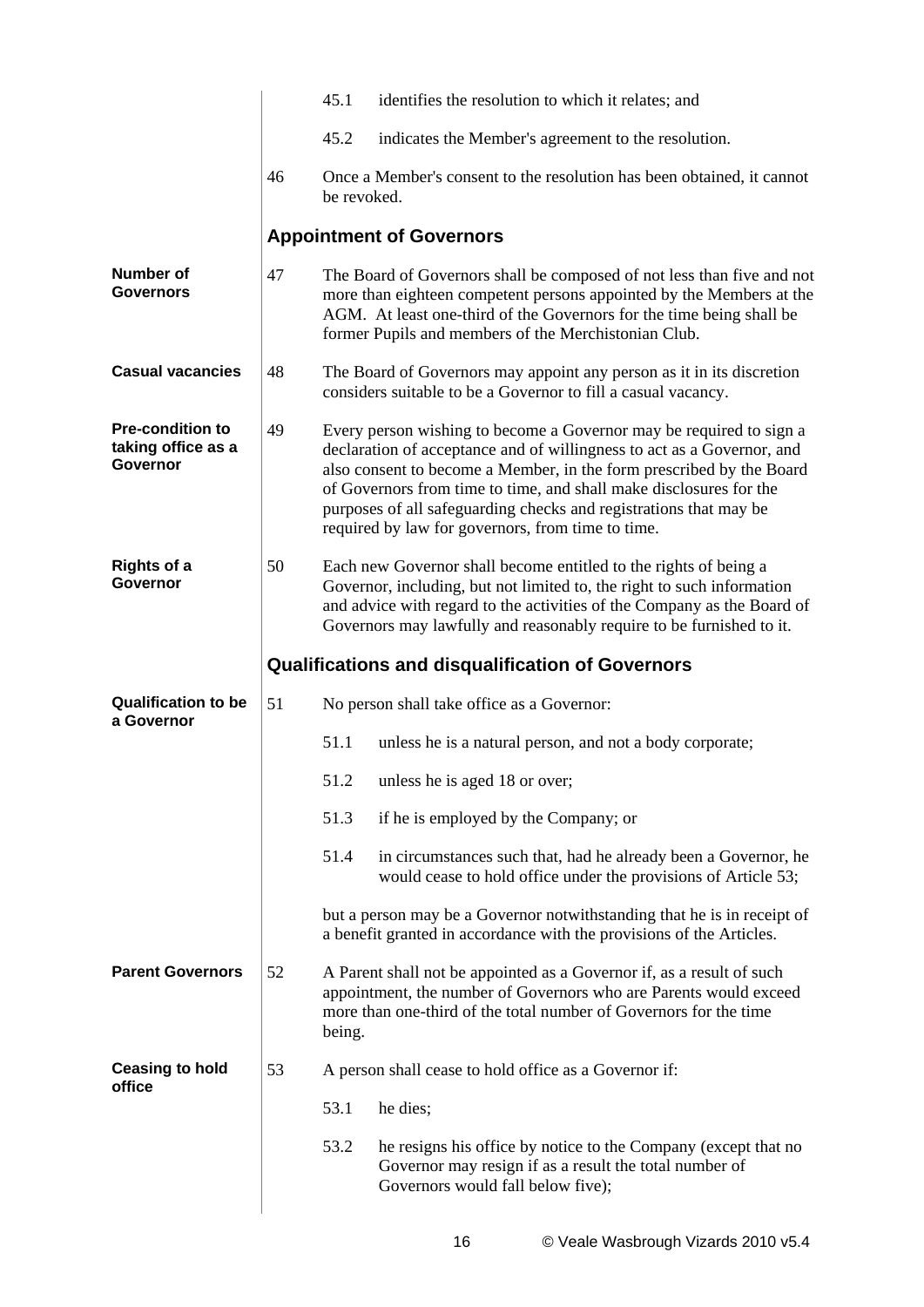- 53.3 his term of office comes to an end and it has not been renewed;
- 53.4 he is absent without leave of the Board of Governors from more than three consecutive meetings of the Governors and the Board of Governors resolves that his office be vacated;
- 53.5 he shall in the opinion of the Board of Governors be unable properly to fulfil his duties by reason of illness, disability or infirmity and the Board of Governors resolves that his office be vacated;
- 53.6 he is removed from office by an ordinary resolution of the Members passed pursuant Article 55 below;
- 53.7 he has been requested by every other Governor by notice in Hard Copy or Electronic Form to resign and he has failed to do so by the date and time stated by the Governors in such notice;
- 53.8 he becomes incapable by reason of mental disorder, illness or injury of managing or administering his own affairs;
- 53.9 he has been adjudged bankrupt or sequestration of his estate has been awarded and (in either case) he has not been discharged or the bankruptcy order has not been annulled or rescinded;
- 53.10 he has made a composition or arrangement with, or granted a trust deed for, his creditors and has not been discharged in respect of it;
- 53.11 he is subject to a disqualification order under the Company Directors Disqualification Act 1986 or to an order made under section 429(2)(b) of the Insolvency Act 1986 (failure to pay under a county court administration order);
- 53.12 he fails to declare the nature of any direct or indirect Interest in Company business as required by the Companies Acts or these Articles and the Board of Governors resolve that his office be vacated;
- 53.13 he is disqualified from acting as a director or charity trustee by any provision of the Companies Acts;
- 53.14 he is disqualified from acting as a trustee under the provisions of section 69 of the Charities Acts;
- 53.15 at any time his name is included in any list of persons considered to be unsuitable to have access to children, young persons or vulnerable adults and the Board of Governors resolve that his office be vacated; or
- 53.16 in any other circumstance prior to taking office as a Governor or since taking office considered by the Board of Governors to be material he is disqualified in accordance with Rules made for that purpose.
- 54 In exercising the right to remove a Governor in accordance with Article 53.15, the Board of Governors shall take suitable legal advice and have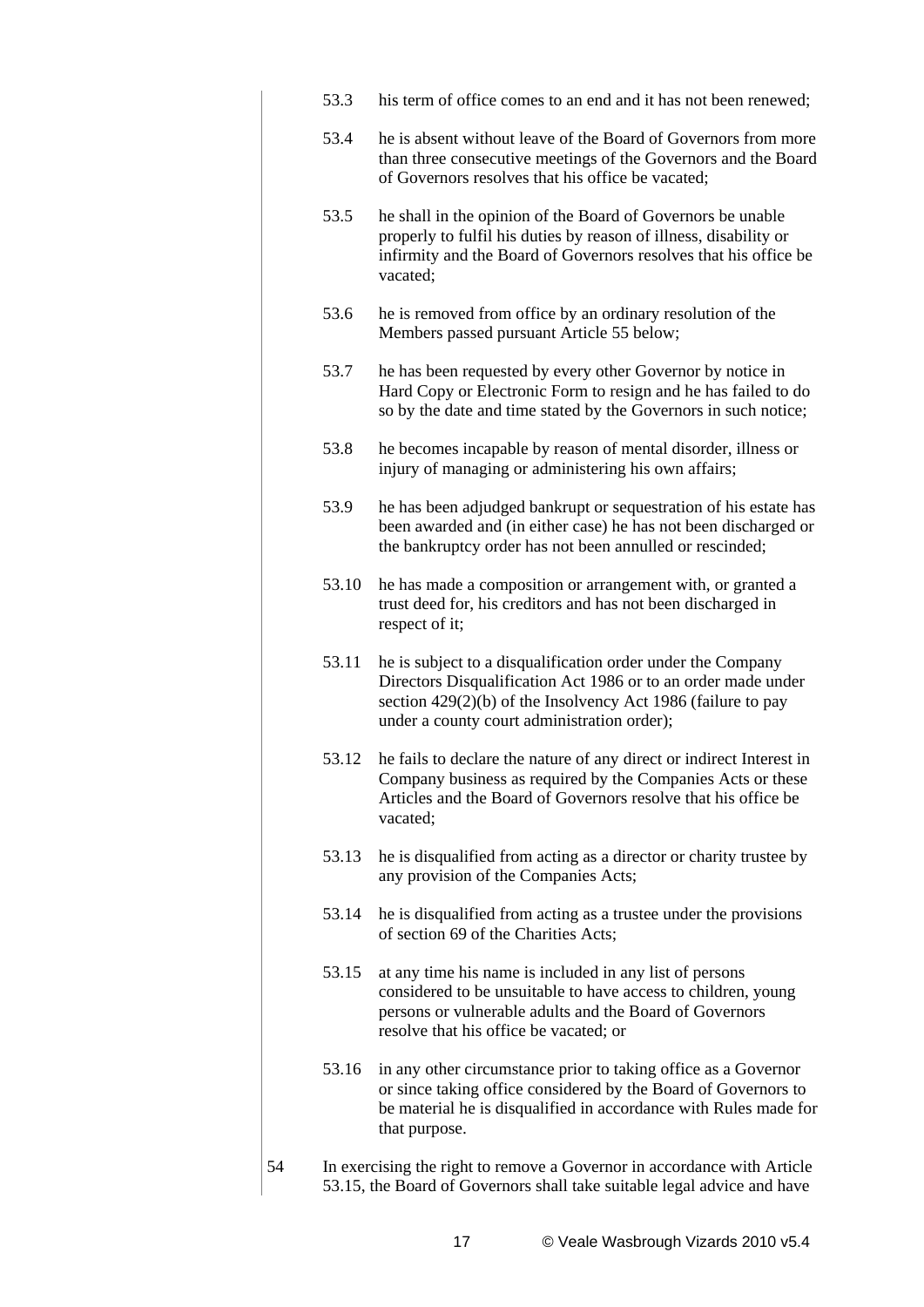|                                                          |              |             | regard to any relevant statutory guidance issued from time to time.                                                                                                                                                                                                                                                                                                                        |
|----------------------------------------------------------|--------------|-------------|--------------------------------------------------------------------------------------------------------------------------------------------------------------------------------------------------------------------------------------------------------------------------------------------------------------------------------------------------------------------------------------------|
| <b>Removal by</b><br>ordinary resolution<br>of Members   | 55           |             | Upon giving of special notice of 28 Clear Days the Company may by<br>passing an ordinary resolution (and complying with the procedures set<br>out in sections 168 and 169 of the Companies Act 2006) remove any<br>Governor before the end of his period of office notwithstanding<br>anything in these Articles or any agreement between the Company and<br>the Governor to the contrary. |
|                                                          | 56           |             | The removal of a Governor shall be without prejudice to and shall not<br>affect any obligation or liability incurred by him or to which he was<br>subject prior to his removal.                                                                                                                                                                                                            |
| <b>Notices to the</b><br><b>Secretary</b>                | 57           | Form.       | Where a Governor resigns his office or is removed from office, the<br>Governor or, where he is removed from office those removing him,<br>shall give notice thereof to the Secretary in Hard Copy or in Electronic                                                                                                                                                                         |
|                                                          |              |             | <b>Powers of Governors</b>                                                                                                                                                                                                                                                                                                                                                                 |
| <b>Governors' powers</b>                                 | 58           | particular: | Subject to the provisions of the Companies Acts, the Charities Acts, the<br>Articles and to any directions given by special resolution, the business<br>of the Company shall be managed and administered by the Board of<br>Governors which may exercise all the powers of the Company and in                                                                                              |
|                                                          |              | 58.1        | no alteration of the Articles and no such direction shall<br>invalidate any prior act of the Board of Governors which would<br>have been valid if that alteration had not been made or that<br>direction had not been given; and                                                                                                                                                           |
|                                                          |              | 58.2        | a duly convened meeting of Board of Governors at which a<br>quorum is present may exercise all powers exercisable by the<br>Board of Governors.                                                                                                                                                                                                                                            |
|                                                          | <b>Rules</b> |             |                                                                                                                                                                                                                                                                                                                                                                                            |
| <b>Rules made by</b><br>the Board of<br><b>Governors</b> | 59           |             | The Board of Governors may from time to time make such rules as they<br>may deem necessary or expedient or convenient for the proper conduct,<br>management and administration of the Company and its affairs, but<br>consistent always with the terms of these Articles.                                                                                                                  |
|                                                          | 60           |             | A copy of all Rules currently in force shall be kept with the minute<br>books of the Company and shall be published in such manner as the<br>Board of Governors consider appropriate having regard to the subject<br>matter of the Rules.                                                                                                                                                  |
|                                                          |              |             | <b>Delegation of Governors' powers</b>                                                                                                                                                                                                                                                                                                                                                     |
| <b>Attorneys and</b><br>agents                           | 61           |             | The Board of Governors may, by power of attorney or otherwise,<br>appoint any person to be the agent of the Company for such purposes<br>and on such conditions as they determine, including authority for the<br>agent to delegate all or any of his powers.                                                                                                                              |
| <b>Committees</b>                                        | 62           |             | The Board of Governors may establish any committee to exercise its<br>powers and functions (subject to these Articles). The constitution,<br>membership and proceedings of any committee shall be determined by<br>the Board of Governors and shall be recorded in the minute books of the                                                                                                 |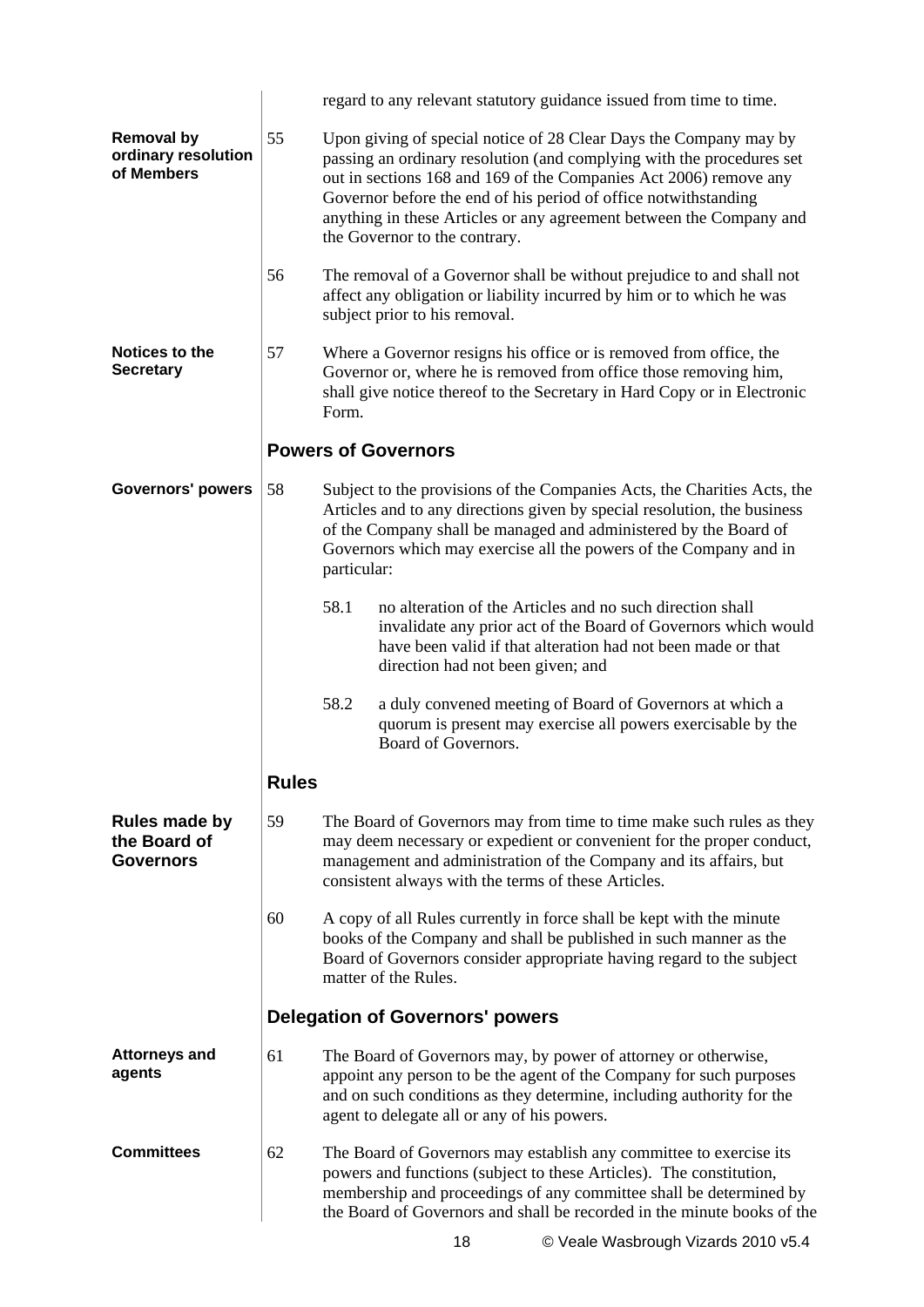Board of Governors.

|                   | 63 | The Board of Governors shall review the terms of reference,<br>constitution and membership of all committees at least once every two<br>years.                                                                                                                                                                                                     |              |                                                                                                                                                                                                                                                                                                                  |  |  |
|-------------------|----|----------------------------------------------------------------------------------------------------------------------------------------------------------------------------------------------------------------------------------------------------------------------------------------------------------------------------------------------------|--------------|------------------------------------------------------------------------------------------------------------------------------------------------------------------------------------------------------------------------------------------------------------------------------------------------------------------|--|--|
|                   | 64 | The chairman of each committee shall be a Governor and unless<br>otherwise specified in the terms of reference, the quorum shall be two.                                                                                                                                                                                                           |              |                                                                                                                                                                                                                                                                                                                  |  |  |
|                   | 65 | The members of any committee may include persons who are not<br>Governors provided that:                                                                                                                                                                                                                                                           |              |                                                                                                                                                                                                                                                                                                                  |  |  |
|                   |    | 65.1                                                                                                                                                                                                                                                                                                                                               |              | the terms of reference shall state if a committee member who is<br>not a Governor may vote; and                                                                                                                                                                                                                  |  |  |
|                   |    | 65.2                                                                                                                                                                                                                                                                                                                                               | Governors if | a committee decision shall only be binding on the Board of                                                                                                                                                                                                                                                       |  |  |
|                   |    |                                                                                                                                                                                                                                                                                                                                                    | 65.2.1       | the committee's terms of reference authorise it to do so;<br>and                                                                                                                                                                                                                                                 |  |  |
|                   |    |                                                                                                                                                                                                                                                                                                                                                    |              | 65.2.2 the majority of the members of a committee are<br>Governors; and                                                                                                                                                                                                                                          |  |  |
|                   |    |                                                                                                                                                                                                                                                                                                                                                    | 65.2.3       | a majority of the committee present and voting at the<br>meeting are Governors.                                                                                                                                                                                                                                  |  |  |
|                   | 66 |                                                                                                                                                                                                                                                                                                                                                    |              | The Board of Governors may delegate all financial and other matters,<br>between its meetings to a committee including authority:                                                                                                                                                                                 |  |  |
|                   |    |                                                                                                                                                                                                                                                                                                                                                    |              | 66.1.1 to resolve upon the operation of any bank account<br>according to such mandate as it shall think fit;                                                                                                                                                                                                     |  |  |
|                   |    |                                                                                                                                                                                                                                                                                                                                                    |              | 66.1.2 to preserve the assets of the Company, the maintenance<br>of the School as a going concern and take other urgent<br>actions as such committee considers necessary or<br>desirable; and                                                                                                                    |  |  |
|                   |    |                                                                                                                                                                                                                                                                                                                                                    |              | 66.1.3 implement the policies adopted by the Board of<br>Governors;                                                                                                                                                                                                                                              |  |  |
|                   |    |                                                                                                                                                                                                                                                                                                                                                    |              | and any delegation is revocable by the Board of Governors at any time.                                                                                                                                                                                                                                           |  |  |
|                   | 67 | Unless the terms of reference for a committee state otherwise, a<br>committee may delegate any of its powers or the implementation of any<br>of its resolutions to any sub-committee and the provisions of these<br>Articles shall apply to such sub-committee as they apply to any<br>committee with all such changes as the context may require. |              |                                                                                                                                                                                                                                                                                                                  |  |  |
|                   | 68 |                                                                                                                                                                                                                                                                                                                                                    |              | The meetings and proceedings of any committee shall be governed by<br>the provisions of these Articles for regulating the meetings and<br>proceedings of the Board of Governors so far as applicable unless<br>superseded by any terms of reference, Rules or subsequent decisions of<br>the Board of Governors. |  |  |
|                   |    |                                                                                                                                                                                                                                                                                                                                                    |              | <b>Term of office of Governors</b>                                                                                                                                                                                                                                                                               |  |  |
| Term of office of | 69 |                                                                                                                                                                                                                                                                                                                                                    |              | At each Annual General Meeting one-third of the Governors shall retire                                                                                                                                                                                                                                           |  |  |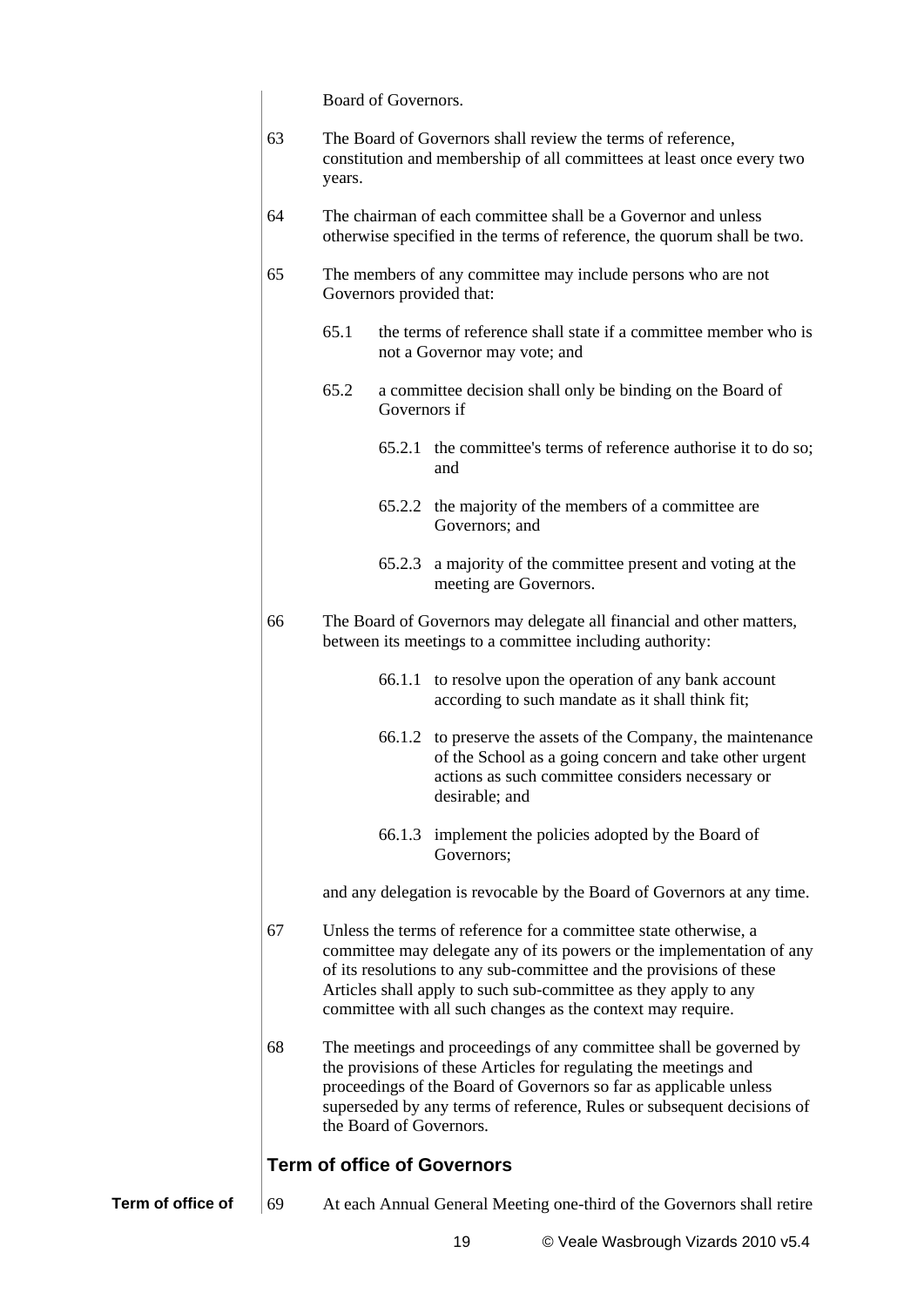| Governor                                    |                                 |                                                                              |                                                                                                                                                                                                                                                                                                                                                                                                                                | from office. The Governors to retire shall be those who have served<br>longest in office since their last election or appointment, and as between<br>Governors of equal seniority, the Governors to retire shall be selected<br>by agreement amongst them or failing that by lot.              |  |  |  |
|---------------------------------------------|---------------------------------|------------------------------------------------------------------------------|--------------------------------------------------------------------------------------------------------------------------------------------------------------------------------------------------------------------------------------------------------------------------------------------------------------------------------------------------------------------------------------------------------------------------------|------------------------------------------------------------------------------------------------------------------------------------------------------------------------------------------------------------------------------------------------------------------------------------------------|--|--|--|
|                                             | 70                              |                                                                              |                                                                                                                                                                                                                                                                                                                                                                                                                                | A Governor who has reached the age of 75 shall retire at the end of the<br>meeting of the Board of Governors referred to in Article 69 held after<br>his seventy-fifth birthday. This Article does not apply to those<br>Governors who are 75 or over at the date of adoption of this Article. |  |  |  |
|                                             | 71                              |                                                                              |                                                                                                                                                                                                                                                                                                                                                                                                                                | A Governor shall not retire under Article 69 if as a result the number of<br>Governors would be less than five.                                                                                                                                                                                |  |  |  |
| <b>Reappointment of</b><br><b>Governors</b> | 72                              |                                                                              | A Governor may be reappointed following his retirement, unless he has<br>served more than two continuous periods in office, in which case he<br>may thereafter be reappointed for renewable terms of one year and<br>Article 69 shall cease to apply to him. The number of Governors<br>retiring under Article 69 each year shall be reduced by the number of<br>Governors subject to annual reappointment under this Article. |                                                                                                                                                                                                                                                                                                |  |  |  |
|                                             | 73                              |                                                                              |                                                                                                                                                                                                                                                                                                                                                                                                                                | Article 72 does not apply if a continuous period of two years has passed<br>between the Governor retiring and his reappointment.                                                                                                                                                               |  |  |  |
|                                             | <b>Proceedings of Governors</b> |                                                                              |                                                                                                                                                                                                                                                                                                                                                                                                                                |                                                                                                                                                                                                                                                                                                |  |  |  |
|                                             | 74                              |                                                                              |                                                                                                                                                                                                                                                                                                                                                                                                                                | Subject to the Articles, the Board of Governors may regulate its<br>proceedings as it thinks fit.                                                                                                                                                                                              |  |  |  |
| Number of<br>Governors at<br>Governors'     | 75                              | As regards the number of Governors at meetings of the Board of<br>Governors: |                                                                                                                                                                                                                                                                                                                                                                                                                                |                                                                                                                                                                                                                                                                                                |  |  |  |
| meetings                                    |                                 | 75.1                                                                         | Governors;                                                                                                                                                                                                                                                                                                                                                                                                                     | the quorum for a meeting of the Board of Governors, and any<br>vote on any matter at such a meeting, shall be any five                                                                                                                                                                         |  |  |  |
|                                             |                                 | 75.2                                                                         |                                                                                                                                                                                                                                                                                                                                                                                                                                | the Board of Governors may act even though there is a vacancy<br>in its body provided that if there are fewer than five Governors<br>in office, they may act as the Board of Governors only to:                                                                                                |  |  |  |
|                                             |                                 |                                                                              |                                                                                                                                                                                                                                                                                                                                                                                                                                | 75.2.1 appoint, and confirm the appointment of, additional<br>Governors, including accepting them also as Members;                                                                                                                                                                             |  |  |  |
|                                             |                                 |                                                                              |                                                                                                                                                                                                                                                                                                                                                                                                                                | 75.2.2 convene a General Meeting and propose resolutions to<br>be considered at such meeting; or                                                                                                                                                                                               |  |  |  |
|                                             |                                 |                                                                              |                                                                                                                                                                                                                                                                                                                                                                                                                                | 75.2.3 pending the appointment of additional Governors, act to<br>preserve the assets of the Company and the<br>maintenance of the School as a going concern or take<br>other urgent action.                                                                                                   |  |  |  |
| <b>Holding of</b><br>Governors'             | 76                              |                                                                              |                                                                                                                                                                                                                                                                                                                                                                                                                                | As to the holding of meetings of the Board of Governors:                                                                                                                                                                                                                                       |  |  |  |
| <b>Meetings</b>                             |                                 | 76.1                                                                         |                                                                                                                                                                                                                                                                                                                                                                                                                                | the Board of Governors shall hold at least three meetings in<br>each academic year;                                                                                                                                                                                                            |  |  |  |
|                                             |                                 | 76.2                                                                         | Secretary;                                                                                                                                                                                                                                                                                                                                                                                                                     | meetings of the Board of Governors shall be convened by the                                                                                                                                                                                                                                    |  |  |  |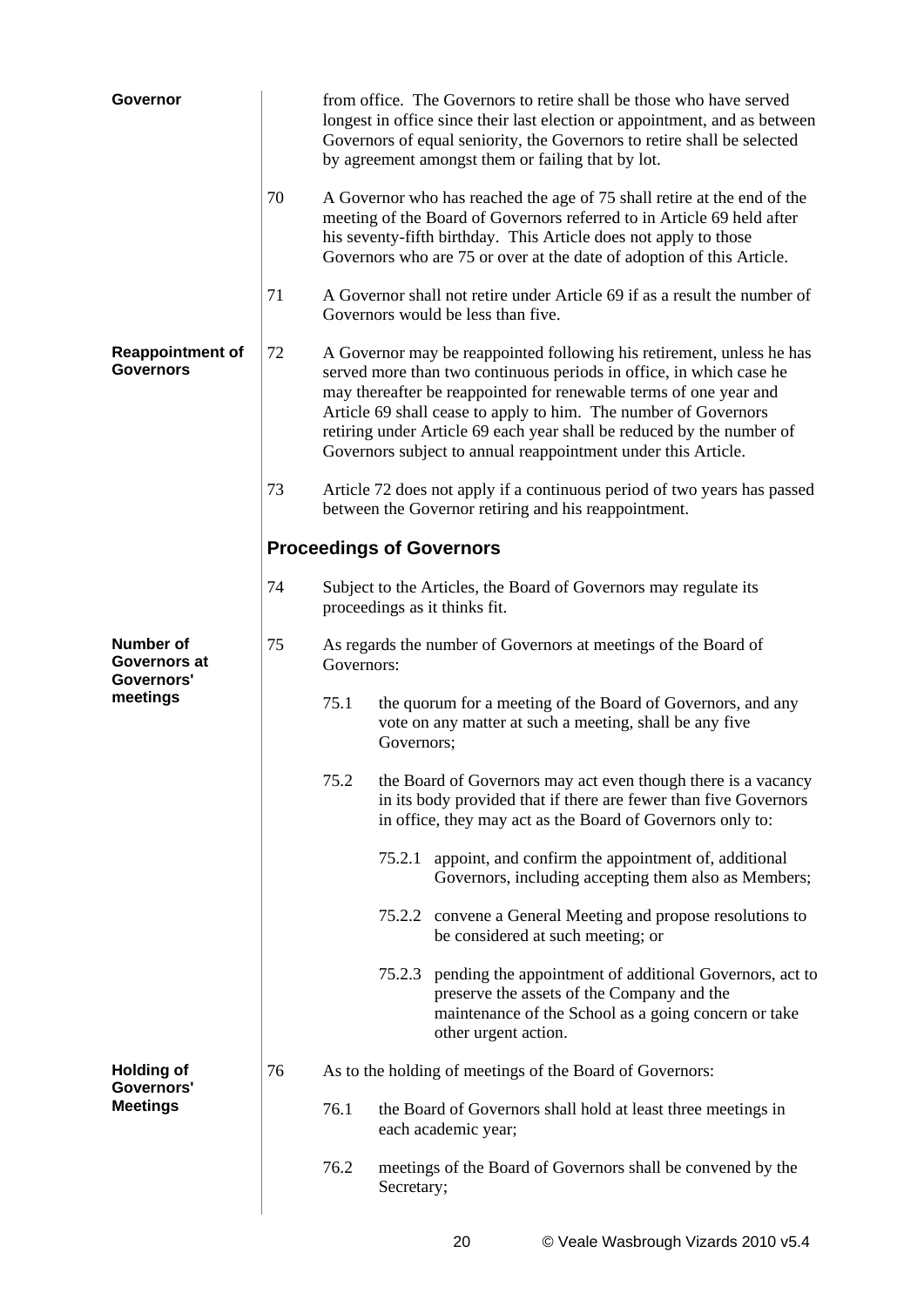|                                                               |    | 76.3     | in exercising his functions under this Article the Secretary shall<br>comply with any direction: |                                                                                                                                                                                                                                                                                                                                                                                                                                                                                             |  |  |
|---------------------------------------------------------------|----|----------|--------------------------------------------------------------------------------------------------|---------------------------------------------------------------------------------------------------------------------------------------------------------------------------------------------------------------------------------------------------------------------------------------------------------------------------------------------------------------------------------------------------------------------------------------------------------------------------------------------|--|--|
|                                                               |    |          |                                                                                                  | 76.3.1 given by the Board of Governors; or                                                                                                                                                                                                                                                                                                                                                                                                                                                  |  |  |
|                                                               |    |          |                                                                                                  | 76.3.2 given by the Chairman of the Board of Governors or, in<br>his absence or where there is a vacancy in the office of<br>Chairman, the Vice-Chairman of the Board of<br>Governors, so far as such direction is not inconsistent<br>with any direction given by the Board of Governors;<br>and                                                                                                                                                                                           |  |  |
|                                                               |    | 76.4     |                                                                                                  | any three Governors (or two Governors if the total number of<br>Governors in office is ten or less) may by notice in Hard Copy<br>or in Electronic Form) given to the Secretary requisition a<br>meeting of the Board of Governors and it shall be the duty of<br>the Secretary to convene such a meeting as soon as is<br>reasonably practicable.                                                                                                                                          |  |  |
| <b>Notice of</b>                                              | 77 |          |                                                                                                  | As to notice of meetings of the Board of Governors:                                                                                                                                                                                                                                                                                                                                                                                                                                         |  |  |
| <b>Meetings of the</b><br><b>Board of</b><br><b>Governors</b> |    | 77.1     | of a meeting:                                                                                    | each Governor shall be given at least seven days before the date                                                                                                                                                                                                                                                                                                                                                                                                                            |  |  |
|                                                               |    |          |                                                                                                  | 77.1.1 notice in Hard Copy or in Electronic Form of the<br>meeting; and                                                                                                                                                                                                                                                                                                                                                                                                                     |  |  |
|                                                               |    |          | 77.1.2                                                                                           | a copy of the agenda for the meeting together with, so<br>far as is practicable, copies of relevant papers for<br>consideration as envisaged in such agenda;                                                                                                                                                                                                                                                                                                                                |  |  |
|                                                               |    |          |                                                                                                  | provided that where the Chairman, or in his absence or where<br>there is a vacancy in the office of Chairman the Vice-Chairman,<br>so determines on the ground that there are matters demanding<br>urgent consideration, it shall be sufficient if the notice of a<br>meeting in Hard Copy or in Electronic Form or the copies of the<br>agenda or of the relevant papers are given within such shorter<br>period as the Chairman or the Vice-Chairman (as the case may<br>be) directs; and |  |  |
|                                                               |    | 77.2     |                                                                                                  | the convening of a meeting and the proceedings conducted<br>thereat shall not be invalidated by reason of any Governor not<br>having received notice of the meeting or a copy of the agenda.                                                                                                                                                                                                                                                                                                |  |  |
| Persons who are<br>not Governors may<br>attend                | 78 | meeting. |                                                                                                  | The Board of Governors may invite persons who are not Governors<br>(including but not limited to a member of a committee, the head, the<br>bursar, any employee, any Pupil or Parent, any professional adviser, any<br>experts of any kind or any person who may be disqualified from being a<br>Governor under these Articles) to attend the whole or part of any                                                                                                                          |  |  |
| Voting at a                                                   | 79 |          |                                                                                                  | As to voting at a meeting of the Board of Governors:                                                                                                                                                                                                                                                                                                                                                                                                                                        |  |  |
| <b>Meeting of the</b><br><b>Board of</b><br><b>Governors</b>  |    | 79.1     | question; and                                                                                    | subject to these Articles, every question to be decided at a<br>meeting of the Board of Governors shall be determined by a<br>majority of the votes of the Governors present and voting on the                                                                                                                                                                                                                                                                                              |  |  |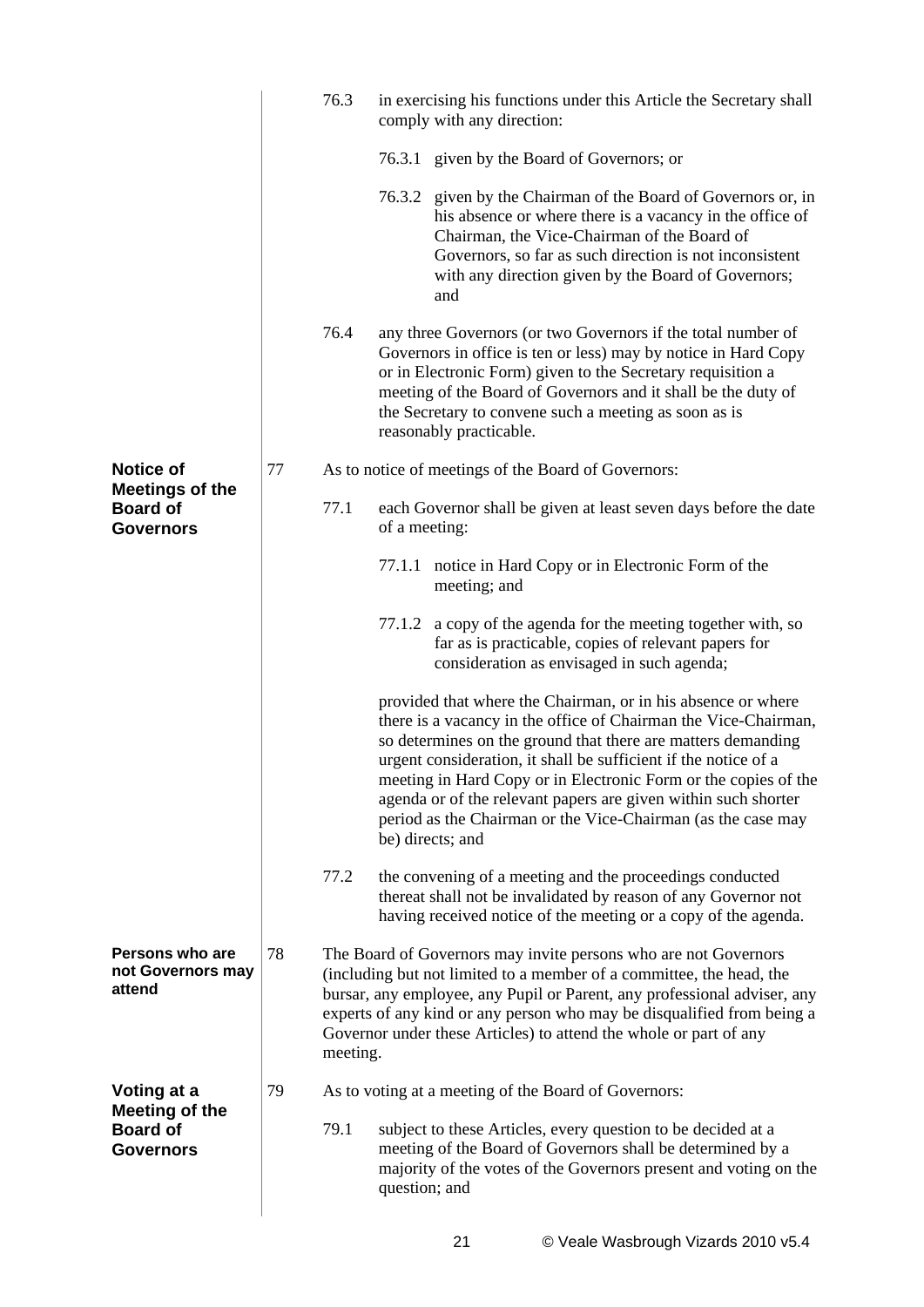|                                                                   |    | 79.2                                                                                                                                                                                                                                                                       | where there is an equal division of votes the chairman of the<br>meeting shall have a second or casting vote.                                                                                                                                                                                                                                                                                                                                                        |  |  |
|-------------------------------------------------------------------|----|----------------------------------------------------------------------------------------------------------------------------------------------------------------------------------------------------------------------------------------------------------------------------|----------------------------------------------------------------------------------------------------------------------------------------------------------------------------------------------------------------------------------------------------------------------------------------------------------------------------------------------------------------------------------------------------------------------------------------------------------------------|--|--|
| Defect in the<br>appointment of any<br>Governor                   | 80 |                                                                                                                                                                                                                                                                            | All acts undertaken by the Board of Governors, its committees or by<br>any person acting as a Governor shall, notwithstanding that it is later<br>discovered that there was a defect in the appointment of any Governor<br>(or any of them were disqualified from holding office or had vacated<br>office or were not entitled to vote), be valid as if every such person had<br>been duly appointed or had continued to be a Governor and been<br>entitled to vote. |  |  |
| <b>Written resolutions</b><br>of the Board of<br><b>Governors</b> | 81 | The Board of Governors may pass a resolution in writing which shall be<br>valid and effectual as if it had been passed at a duly convened and held<br>meeting of the Board of Governors or (as the case may be) of a<br>committee of the Board of Governors provided that: |                                                                                                                                                                                                                                                                                                                                                                                                                                                                      |  |  |
|                                                                   |    | 81.1                                                                                                                                                                                                                                                                       | in the case of the Board of Governors, it is sent to all the<br>Governors entitled to receive notice of a meeting of the Board<br>of Governors and 75% of them have signified their agreement<br>thereto; or                                                                                                                                                                                                                                                         |  |  |
|                                                                   |    | 81.2                                                                                                                                                                                                                                                                       | in the case of a committee of the Board of Governors, it is sent<br>to all members of the committee who are entitled to vote and<br>75% of them have signified their agreement thereto.                                                                                                                                                                                                                                                                              |  |  |
|                                                                   | 82 |                                                                                                                                                                                                                                                                            | A Governor has agreed to a written resolution when the Secretary<br>receives from him in Hard Copy or Electronic Form (or from someone<br>acting on his behalf) an authenticated document that:                                                                                                                                                                                                                                                                      |  |  |
|                                                                   |    | 82.1                                                                                                                                                                                                                                                                       | identifies the resolution to which it relates; and                                                                                                                                                                                                                                                                                                                                                                                                                   |  |  |
|                                                                   |    | 82.2                                                                                                                                                                                                                                                                       | indicates the Governor's agreement to the resolution.                                                                                                                                                                                                                                                                                                                                                                                                                |  |  |
| <b>Terminating and</b><br>reconvening a                           | 83 |                                                                                                                                                                                                                                                                            | As to terminating and reconvening of a meeting of Board of Governors:                                                                                                                                                                                                                                                                                                                                                                                                |  |  |
| meeting of the<br><b>Board of</b><br><b>Governors</b>             |    | 83.1                                                                                                                                                                                                                                                                       | a meeting of the Board of Governors shall be terminated<br>forthwith if:                                                                                                                                                                                                                                                                                                                                                                                             |  |  |
|                                                                   |    |                                                                                                                                                                                                                                                                            | 83.1.1 the Board of Governors so resolves; or                                                                                                                                                                                                                                                                                                                                                                                                                        |  |  |
|                                                                   |    |                                                                                                                                                                                                                                                                            | 83.1.2 the number of Governors present ceases to constitute a<br>quorum for a meeting of the Board of Governors in<br>accordance with Article 75;                                                                                                                                                                                                                                                                                                                    |  |  |
|                                                                   |    | 83.2                                                                                                                                                                                                                                                                       | where a meeting is terminated before all the matters specified as<br>items of business on the agenda for the meeting have been<br>disposed of, a further meeting shall be convened by the<br>Secretary as soon as is reasonably practicable unless the Board<br>of Governors otherwise decides; and                                                                                                                                                                  |  |  |
|                                                                   |    | 83.3                                                                                                                                                                                                                                                                       | where the Board of Governors resolves to adjourn a meeting<br>before all the items of business on the agenda have been<br>disposed of, the Board of Governors shall before doing so<br>determine the time and date at which a further meeting is to be<br>held for the purposes of completing the consideration of those<br>items, and it shall direct the Secretary to convene a meeting<br>accordingly unless it otherwise determines.                             |  |  |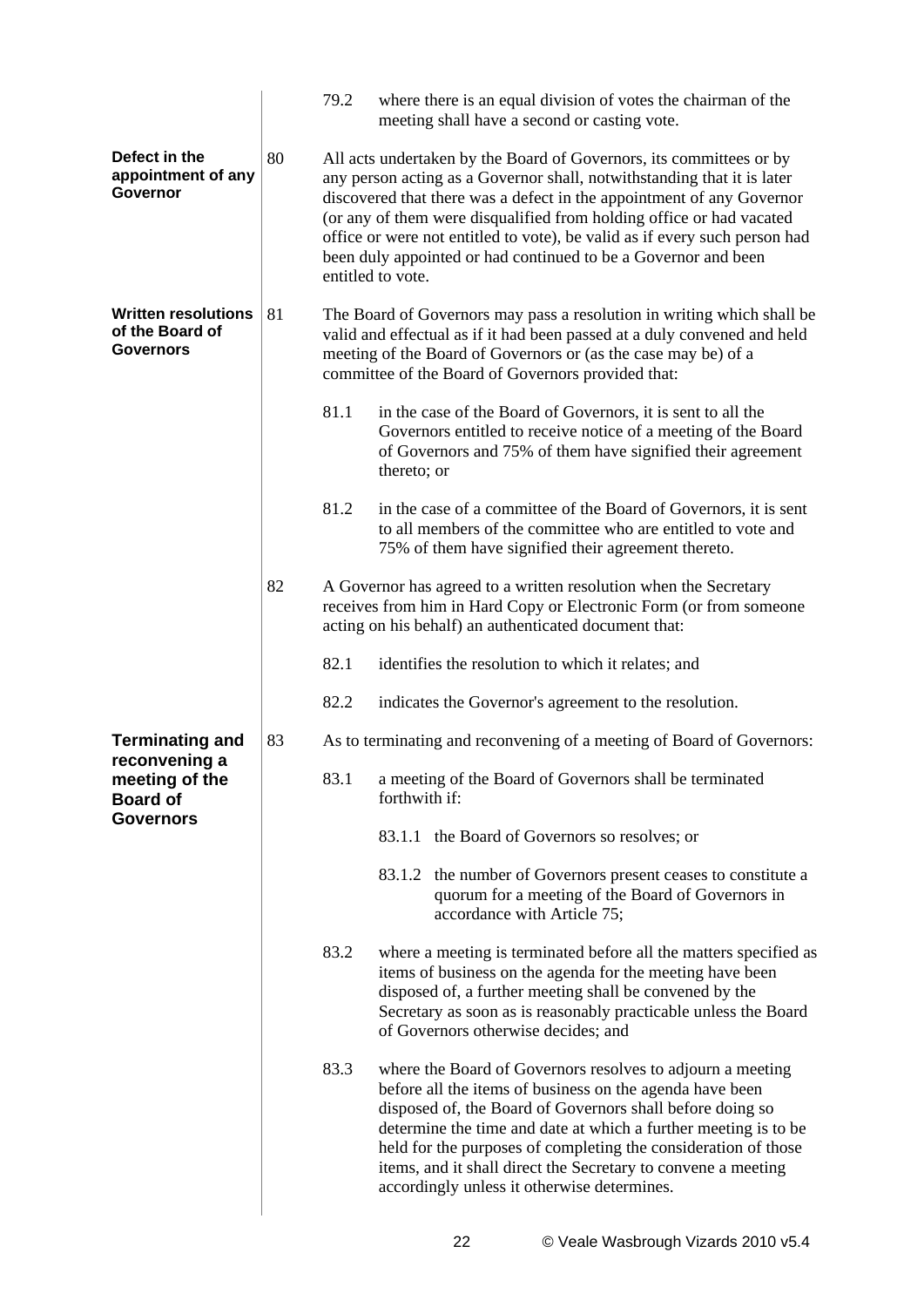| <b>Telephone or other</b><br>communication<br>equipment | 84 | A Governor may participate and vote at meetings of the Board of<br>Governors by means of any conference telephone or other<br>communication equipment which allows all persons participating in the<br>meeting to hear and speak to each other. Any Governor so participating<br>in a meeting shall be deemed to be present in person and shall count<br>towards the quorum. The meeting shall be deemed to be held in the<br>location where the chairman is present.<br><b>Chairman and Vice-Chairman</b> |                                                                                                                                                                                                                                                                           |  |  |
|---------------------------------------------------------|----|------------------------------------------------------------------------------------------------------------------------------------------------------------------------------------------------------------------------------------------------------------------------------------------------------------------------------------------------------------------------------------------------------------------------------------------------------------------------------------------------------------|---------------------------------------------------------------------------------------------------------------------------------------------------------------------------------------------------------------------------------------------------------------------------|--|--|
| <b>Chairman of the</b>                                  | 85 |                                                                                                                                                                                                                                                                                                                                                                                                                                                                                                            | As to the Chairman of the Board of Governors:                                                                                                                                                                                                                             |  |  |
| <b>Board of</b><br><b>Governors</b>                     |    | 85.1                                                                                                                                                                                                                                                                                                                                                                                                                                                                                                       | the Chairman shall be the person appointed by a majority of the<br>Governors to serve as Chairman;                                                                                                                                                                        |  |  |
|                                                         |    | 85.2                                                                                                                                                                                                                                                                                                                                                                                                                                                                                                       | the Chairman shall hold office for a term of five years (subject<br>to annual confirmation by the Board of Governors) and<br>thereafter for a renewable term of one year;                                                                                                 |  |  |
|                                                         |    | 85.3                                                                                                                                                                                                                                                                                                                                                                                                                                                                                                       | the Chairman may be removed as Chairman by the Board of<br>Governors at any time by a majority of the Governors; and                                                                                                                                                      |  |  |
|                                                         |    | 85.4                                                                                                                                                                                                                                                                                                                                                                                                                                                                                                       | the Chairman shall have all the powers and responsibilities of<br>the Chairman as set out in these Articles, including the right<br>(unless disqualified by reason of an Interest) to chair each<br>meeting of the Company and each meeting of the Board of<br>Governors. |  |  |
| Vice-Chairman of                                        | 86 | As to the Vice-Chairman of the Board of Governors:                                                                                                                                                                                                                                                                                                                                                                                                                                                         |                                                                                                                                                                                                                                                                           |  |  |
| the Board of<br><b>Governors</b>                        |    | 86.1                                                                                                                                                                                                                                                                                                                                                                                                                                                                                                       | the Vice-Chairman of the Board of Governors shall be the<br>person appointed by a majority of the Governors to serve as<br>Vice-Chairman;                                                                                                                                 |  |  |
|                                                         |    | 86.2                                                                                                                                                                                                                                                                                                                                                                                                                                                                                                       | the Vice-Chairman shall ordinarily hold office for a term of five<br>years (subject to annual confirmation by the Board of<br>Governors) and thereafter for a renewable term of one year; and                                                                             |  |  |
|                                                         |    | 86.3                                                                                                                                                                                                                                                                                                                                                                                                                                                                                                       | the Vice-Chairman may be removed from that office by the<br>Board of Governors at any time by a simple majority of the<br>Governors.                                                                                                                                      |  |  |
|                                                         | 87 |                                                                                                                                                                                                                                                                                                                                                                                                                                                                                                            | The Chairman or Vice-Chairman may at any time resign his office by<br>giving notice in hard copy or in electronic form to the Secretary. The<br>Chairman or Vice-Chairman shall cease to hold office if:                                                                  |  |  |
|                                                         |    | 87.1                                                                                                                                                                                                                                                                                                                                                                                                                                                                                                       | his term of office ends;                                                                                                                                                                                                                                                  |  |  |
|                                                         |    | 87.2                                                                                                                                                                                                                                                                                                                                                                                                                                                                                                       | he ceases to be a Governor;                                                                                                                                                                                                                                               |  |  |
|                                                         |    | 87.3                                                                                                                                                                                                                                                                                                                                                                                                                                                                                                       | he is removed from office in accordance with these Articles; or                                                                                                                                                                                                           |  |  |
|                                                         |    | 87.4                                                                                                                                                                                                                                                                                                                                                                                                                                                                                                       | in the case of the Vice-Chairman, he is elected in accordance<br>with these Articles to fill a vacancy in the office of Chairman.                                                                                                                                         |  |  |
|                                                         | 88 |                                                                                                                                                                                                                                                                                                                                                                                                                                                                                                            | As to the chairman of a meeting of the Board of Governors where the<br>Chairman is absent from any meeting or there is at the time a vacancy in                                                                                                                           |  |  |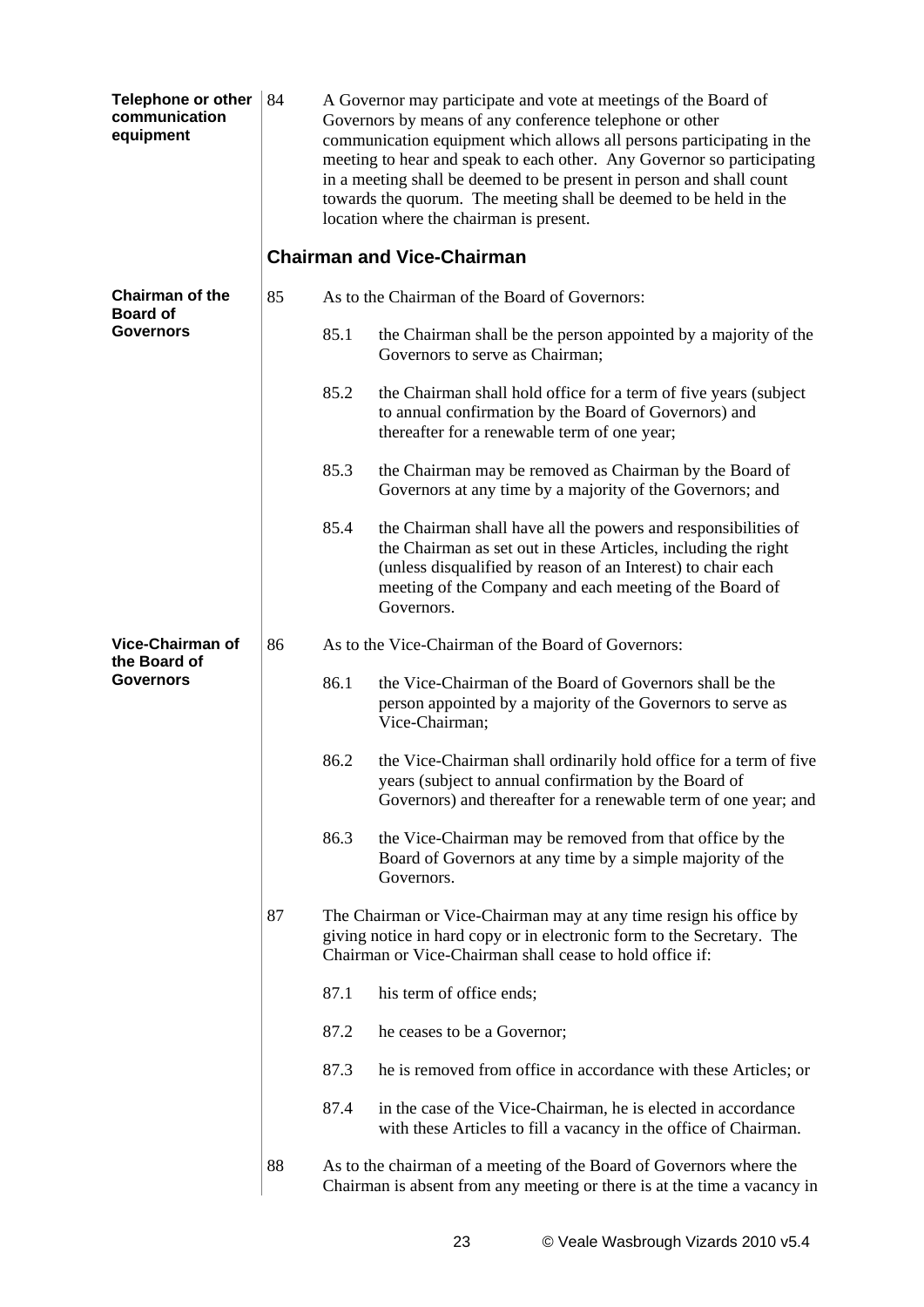|                                                                |                  | the office of the Chairman: |                                                                                                                                                                                                                                                                                                                                          |  |  |
|----------------------------------------------------------------|------------------|-----------------------------|------------------------------------------------------------------------------------------------------------------------------------------------------------------------------------------------------------------------------------------------------------------------------------------------------------------------------------------|--|--|
|                                                                |                  | 88.1                        | the Vice-Chairman shall act as the chairman for the purposes of<br>the meeting; and                                                                                                                                                                                                                                                      |  |  |
|                                                                |                  | 88.2                        | if there is no Governor holding office as Chairman or Vice-<br>Chairman, or if either is unwilling to preside or has an Interest<br>in a matter to be decided or is not present within five minutes<br>after the time appointed for the meeting, the Governors present<br>may appoint one of their number to be chairman of the meeting. |  |  |
|                                                                | <b>Secretary</b> |                             |                                                                                                                                                                                                                                                                                                                                          |  |  |
| <b>Secretary</b>                                               | 89               |                             | The Board of Governors may appoint a Secretary.                                                                                                                                                                                                                                                                                          |  |  |
|                                                                | 90               |                             | If a Secretary is to be appointed:                                                                                                                                                                                                                                                                                                       |  |  |
|                                                                |                  | 90.1                        | subject to the provisions of the Companies Acts, the Secretary<br>shall be appointed by the Board of Governors for such term, at<br>such remuneration (provided he is not also a Governor) and<br>upon such conditions as it may think fit;                                                                                              |  |  |
|                                                                |                  | 90.2                        | notwithstanding this Article, the Board of Governors may,<br>where the Secretary fails to attend a meeting, appoint a deputy<br>or assistant Secretary, or any one of their number or any other<br>person to act as Secretary for the purposes of that meeting; and                                                                      |  |  |
|                                                                |                  | 90.3                        | the Secretary shall attend meetings of the Board of Governors<br>and General Meetings, except where the Board of Governors<br>determines to the contrary in respect of any particular matter.                                                                                                                                            |  |  |
|                                                                |                  | <b>Honorary officers</b>    |                                                                                                                                                                                                                                                                                                                                          |  |  |
| <b>Honorary officers</b>                                       | 91               |                             | The Board of Governors may confer on any individual (with his or her<br>prior written consent) any honorary title or role for such term as the<br>Board of Governors may think fit.                                                                                                                                                      |  |  |
|                                                                |                  |                             | Annual report and annual return                                                                                                                                                                                                                                                                                                          |  |  |
| <b>Annual report and</b><br>annual return                      | 92               |                             | The Board of Governors shall comply with its obligations to the<br>preparation of an annual return and its transmission to the Office of the<br>Scottish Charity Regulator.                                                                                                                                                              |  |  |
|                                                                | 93               |                             | The Board of Governors shall also comply with its obligations under the<br>Companies Acts as to the preparation of an annual return and its<br>transmission to the Registrar of Companies, together with all forms and<br>resolutions as appropriate.                                                                                    |  |  |
|                                                                |                  |                             | Circulation of notices, resolutions and documents                                                                                                                                                                                                                                                                                        |  |  |
| <b>Notices and</b><br>documents                                | 94               |                             | The following Articles set out the provisions regarding the circulation<br>of notices, resolutions and documents provided through Hard Copy and<br>Electronic Form.                                                                                                                                                                      |  |  |
| <b>Providing notices</b><br>and documents to<br><b>Members</b> | 95               |                             | Notice of meetings and circulation of resolutions or documents shall be<br>sent or supplied to Members and/or Governors by or through a<br>combination of:                                                                                                                                                                               |  |  |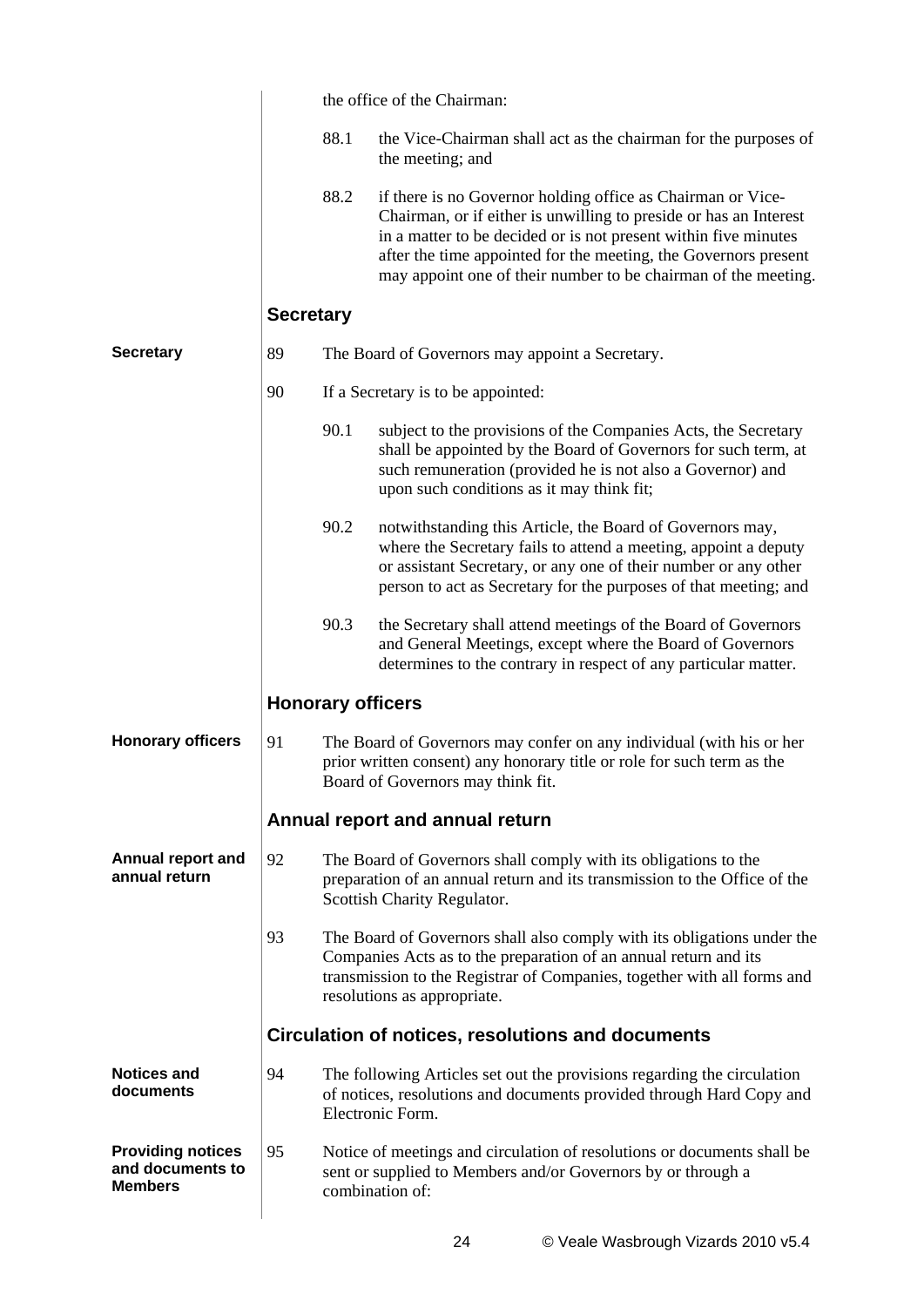|                                                        |     | 95.1  | Hard Copy (see Article 96); or                                                                                                                                                                                                                                                                                                                                                                 |  |  |  |  |
|--------------------------------------------------------|-----|-------|------------------------------------------------------------------------------------------------------------------------------------------------------------------------------------------------------------------------------------------------------------------------------------------------------------------------------------------------------------------------------------------------|--|--|--|--|
|                                                        |     | 95.2  | in Electronic Form (see Article 97).                                                                                                                                                                                                                                                                                                                                                           |  |  |  |  |
|                                                        |     |       | Where a Member and/or Governor has received a notice, resolution or<br>document from the Company otherwise than in Hard Copy form, he is<br>entitled to require the Company to send him a version of the notice,<br>resolution or document in Hard Copy.                                                                                                                                       |  |  |  |  |
| <b>Notices or</b><br>documents sent in<br>hard copy    | 96  |       | A notice, resolution or document sent by Hard Copy may be given,<br>either personally, by sending it in a prepaid envelope to, or by leaving it<br>at the Member's and/or Governor's notified address.                                                                                                                                                                                         |  |  |  |  |
| <b>Notices or</b><br>documents sent in                 | 97  |       | Notices, resolutions or documents sent in Electronic Form shall:                                                                                                                                                                                                                                                                                                                               |  |  |  |  |
| electronic form                                        |     | 97.1  | only be sent to the Member and/or Governor if they have<br>agreed to receive it in that form and have not, since the time of<br>that agreement, indicated otherwise; and                                                                                                                                                                                                                       |  |  |  |  |
|                                                        |     | 97.2  | be sent to a notified address either by electronic means (such as<br>by email) or by post (such as on a disk) in accordance with<br>Article 96.                                                                                                                                                                                                                                                |  |  |  |  |
| Deemed receipt of<br>notices or                        | 98  |       | As to the sending of notices, resolutions or documents:                                                                                                                                                                                                                                                                                                                                        |  |  |  |  |
| documents sent by<br>the Company                       |     | 98.1  | where the notice, resolution or document is sent by post<br>(whether in Hard Copy or Electronic Form) to an address in the<br>United Kingdom, and the Company is able to show that it was<br>properly addressed, prepaid and posted, it is deemed to have<br>been received by the recipient 48 hours after it was posted;                                                                      |  |  |  |  |
|                                                        |     | 98.2  | where the notice, resolution or document is sent or supplied by<br>electronic means, and the Company is able to show that it was<br>properly addressed, it is deemed to have been received by the<br>intended recipient 24 hours after it was sent; and                                                                                                                                        |  |  |  |  |
|                                                        |     | 98.3  | a Member or Governor present at any meeting shall be deemed<br>to have received notice of the meeting and, where requisite, of<br>the purposes for which it was called.                                                                                                                                                                                                                        |  |  |  |  |
| <b>Provision of email</b><br>address by the<br>Company | 99  |       | Where the Company has given an electronic address in notice calling a<br>meeting, either of the Members or the Board of Governors, it is deemed<br>to have agreed that any document relating to proceedings at the meeting<br>may be sent by electronic means to that address (subject to any<br>conditions or limitations specified in the notice).                                           |  |  |  |  |
| <b>Authentication of</b><br>documents                  | 100 |       | As to the authentication of notices and documents:                                                                                                                                                                                                                                                                                                                                             |  |  |  |  |
|                                                        |     | 100.1 | a notice, resolution or document sent or supplied in Hard Copy<br>is sufficiently authenticated if it is signed by the person sending<br>or supplying it; and                                                                                                                                                                                                                                  |  |  |  |  |
|                                                        |     | 100.2 | a notice, resolution or document sent or supplied in Electronic<br>Form is sufficiently authenticated if the identity of the sender is<br>confirmed in a manner specified by the Company from time to<br>time, and in the absence of such specification where the<br>communication contains or is accompanied by a statement of<br>the identity of the sender and the Company has no reason to |  |  |  |  |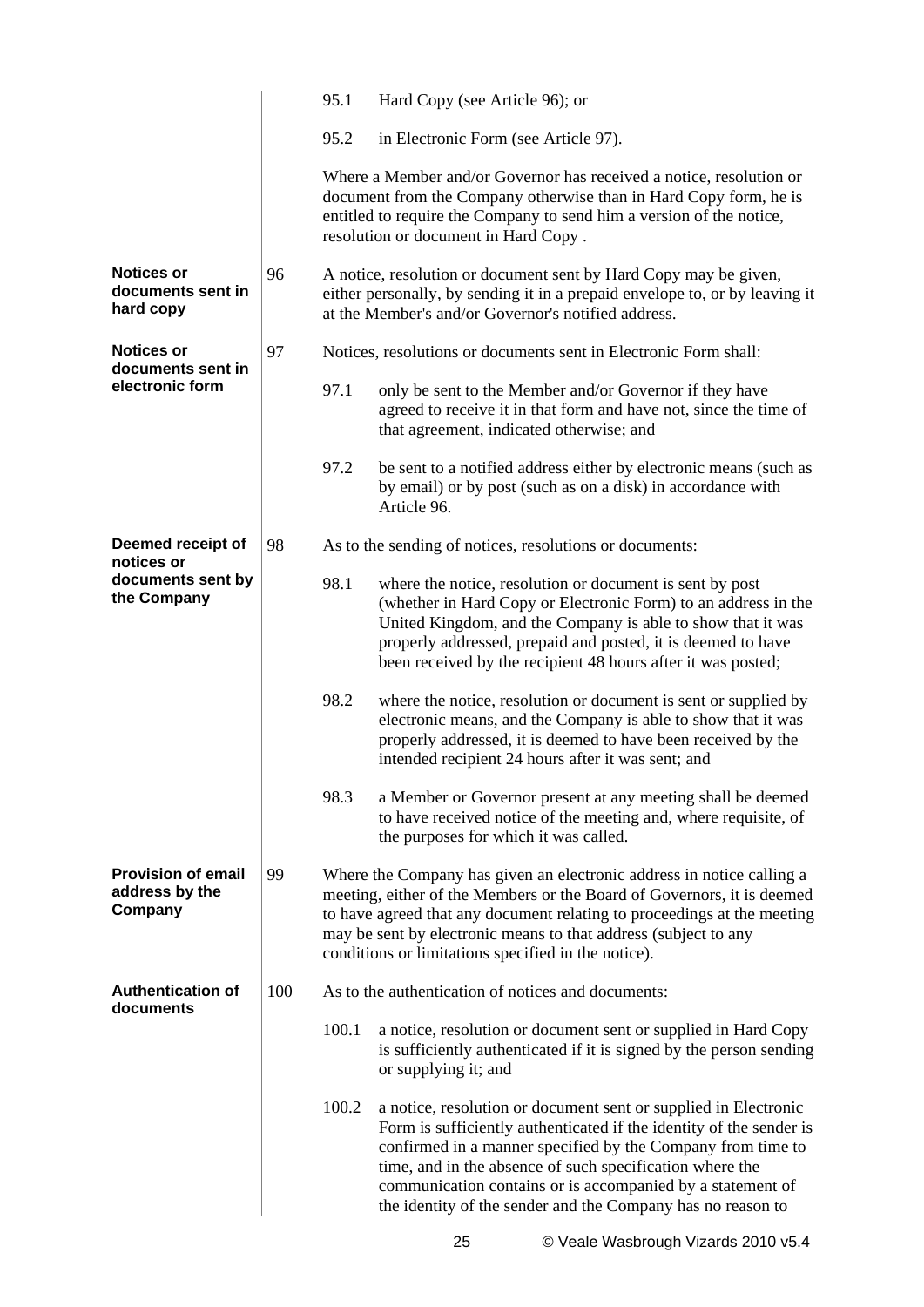|                                          |                    | doubt the truth of that statement.                                                                                                                                                                                                                                                                                                                                                                                                                                                                 |                                                                                                                                                                                                                                                                                                                                                                                                                                                                                                                                 |  |  |  |  |
|------------------------------------------|--------------------|----------------------------------------------------------------------------------------------------------------------------------------------------------------------------------------------------------------------------------------------------------------------------------------------------------------------------------------------------------------------------------------------------------------------------------------------------------------------------------------------------|---------------------------------------------------------------------------------------------------------------------------------------------------------------------------------------------------------------------------------------------------------------------------------------------------------------------------------------------------------------------------------------------------------------------------------------------------------------------------------------------------------------------------------|--|--|--|--|
|                                          |                    | Indemnity and insurance                                                                                                                                                                                                                                                                                                                                                                                                                                                                            |                                                                                                                                                                                                                                                                                                                                                                                                                                                                                                                                 |  |  |  |  |
| <b>Indemnity and</b><br>insurance        | 101                | Every Governor, auditor, Secretary or other officer of the Company<br>shall be entitled to be indemnified out of the assets of the Company<br>against all costs and liabilities incurred by them in relation to any<br>proceedings (whether criminal or civil) which relate to anything done or<br>omitted or alleged to have been done or omitted by him acting in his<br>role, save that no Governor, auditor, Secretary or other officer of the<br>Company shall be entitled to be indemnified: |                                                                                                                                                                                                                                                                                                                                                                                                                                                                                                                                 |  |  |  |  |
|                                          |                    | 101.1                                                                                                                                                                                                                                                                                                                                                                                                                                                                                              | for any liability incurred by him to the Company or any<br>Subsidiary Company;                                                                                                                                                                                                                                                                                                                                                                                                                                                  |  |  |  |  |
|                                          |                    | 101.2                                                                                                                                                                                                                                                                                                                                                                                                                                                                                              | for any fine imposed in criminal proceedings or for any costs<br>for which he has become liable in defending any criminal<br>proceedings in which he is convicted and such conviction has<br>become final;                                                                                                                                                                                                                                                                                                                      |  |  |  |  |
|                                          |                    | 101.3                                                                                                                                                                                                                                                                                                                                                                                                                                                                                              | for any sum payable to a regulatory authority by way of a<br>penalty in respect of non-compliance with any requirement of a<br>regulatory nature howsoever arising;                                                                                                                                                                                                                                                                                                                                                             |  |  |  |  |
|                                          |                    | 101.4                                                                                                                                                                                                                                                                                                                                                                                                                                                                                              | for any costs for which he has become liable in defending any<br>civil proceedings brought by the Company or a subsidiary<br>company in which a final judgment has been given against him;<br>and                                                                                                                                                                                                                                                                                                                               |  |  |  |  |
|                                          |                    | 101.5                                                                                                                                                                                                                                                                                                                                                                                                                                                                                              | for any costs for which he has become liable in connection with<br>any application under section $661(3)$ or (4) and section 1157 of<br>the Companies Act 2006 in which the court refuses to grant him<br>relief and such refusal has become final.                                                                                                                                                                                                                                                                             |  |  |  |  |
|                                          | <b>Dissolution</b> |                                                                                                                                                                                                                                                                                                                                                                                                                                                                                                    |                                                                                                                                                                                                                                                                                                                                                                                                                                                                                                                                 |  |  |  |  |
|                                          | 102                |                                                                                                                                                                                                                                                                                                                                                                                                                                                                                                    | If upon the winding up or dissolution of the Company there remains,<br>after the satisfaction of all its debts and liabilities, any property<br>whatsoever, it shall not be paid to or distributed amongst the Members<br>but shall be given or transferred to some other charitable institution or<br>institutions having objects similar to the Objects of the Company, such<br>institution or institutions to be determined by the Members at or before<br>the time of dissolution, or in default thereof, by the Governors. |  |  |  |  |
|                                          |                    | <b>Interpretation</b>                                                                                                                                                                                                                                                                                                                                                                                                                                                                              |                                                                                                                                                                                                                                                                                                                                                                                                                                                                                                                                 |  |  |  |  |
| <b>Definitions and</b><br>interpretation | 103                |                                                                                                                                                                                                                                                                                                                                                                                                                                                                                                    | All relevant model articles (as defined by s 20(2) Companies Act 2006)<br>are hereby expressly excluded from applying to the Company.                                                                                                                                                                                                                                                                                                                                                                                           |  |  |  |  |
|                                          | 104                |                                                                                                                                                                                                                                                                                                                                                                                                                                                                                                    | In these Articles, unless the context otherwise requires:                                                                                                                                                                                                                                                                                                                                                                                                                                                                       |  |  |  |  |
|                                          |                    |                                                                                                                                                                                                                                                                                                                                                                                                                                                                                                    | Articles: means the articles of association of the Company.                                                                                                                                                                                                                                                                                                                                                                                                                                                                     |  |  |  |  |
|                                          |                    |                                                                                                                                                                                                                                                                                                                                                                                                                                                                                                    | <b>Benefit:</b> means any payment of money or the provision or other<br>application of any other direct or indirect benefit in money or money's                                                                                                                                                                                                                                                                                                                                                                                 |  |  |  |  |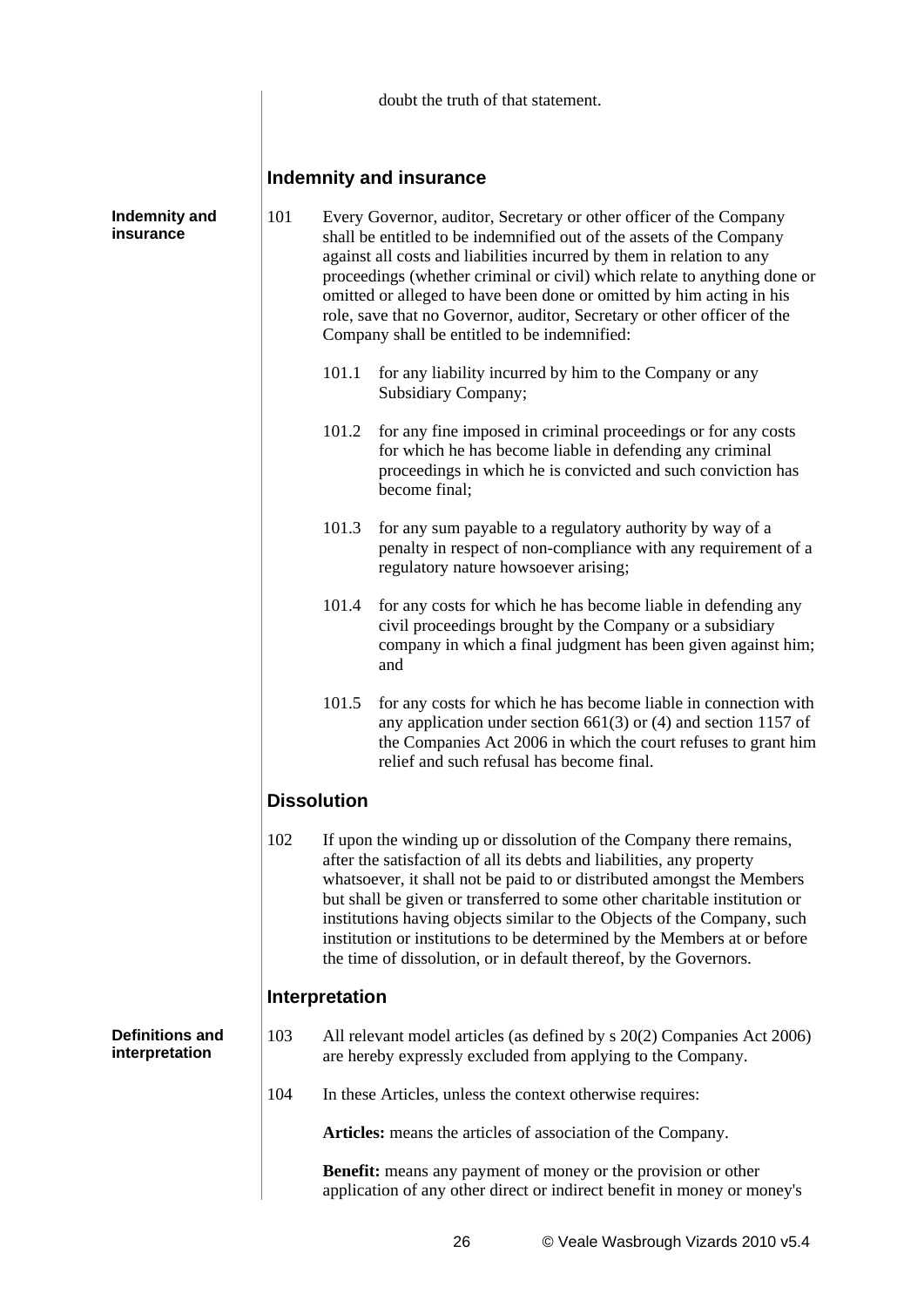worth.

**Board of Governors:** means the directors of the Company who are also the charity trustees of the Company (and **Governor** means any one of them).

**Charities Acts:** means the Charities and Trustee Investment Act (Scotland) 2005

**Circulation Date:** means the circulation date of a written resolution being the date on which copies of it are sent or submitted to the Members or to at least one Member.

**Clear Days:** in relation to any period of notice means that period excluding the day when the notice is given or deemed to be given and the day for which it is given or on which it is to take effect.

**Companies Acts:** means the Companies Act 1985 in so far as it may still apply and the Companies Act 2006 as implemented.

**Company:** means the company regulated by these Articles.

**Conflict of Interest:** means any interest of a Governor (or any person connected to a Governor) that conflicts, or may conflict, with the interests of the Company and includes a conflict of interest and duty and a conflict of duties.

**Connected Person** means any person falling within one of the following categories:

- (a) any spouse, civil partner, parent, child, brother, sister, grandparent or grandchild of a Governor;
- (b) the spouse or civil partner of any person in (a);
- (c) any other person in a relationship with a Governor which may reasonably be regarded as equivalent to that of a spouse or civil partner; or
- (d) any company, LLP or partnership of which a Governor is a paid director, member, partner or employee or a holder of more than 3% of the share capital or capital;

and any person who is a connected person in relation to any Governor or Member is referred to in these Articles as "**Connected**" to that Governor or Member.

**Electronic Form:** means a document supplied by electronic means (such as by email or by fax) or by any other means which is in electronic form (such as a disk sent by post).

**Hard Copy:** means a document supplied in paper copy or similar form capable of being read.

**Interest:** means any direct or indirect interest (including any interest a Governor or a Connected Person may have as a consequence of any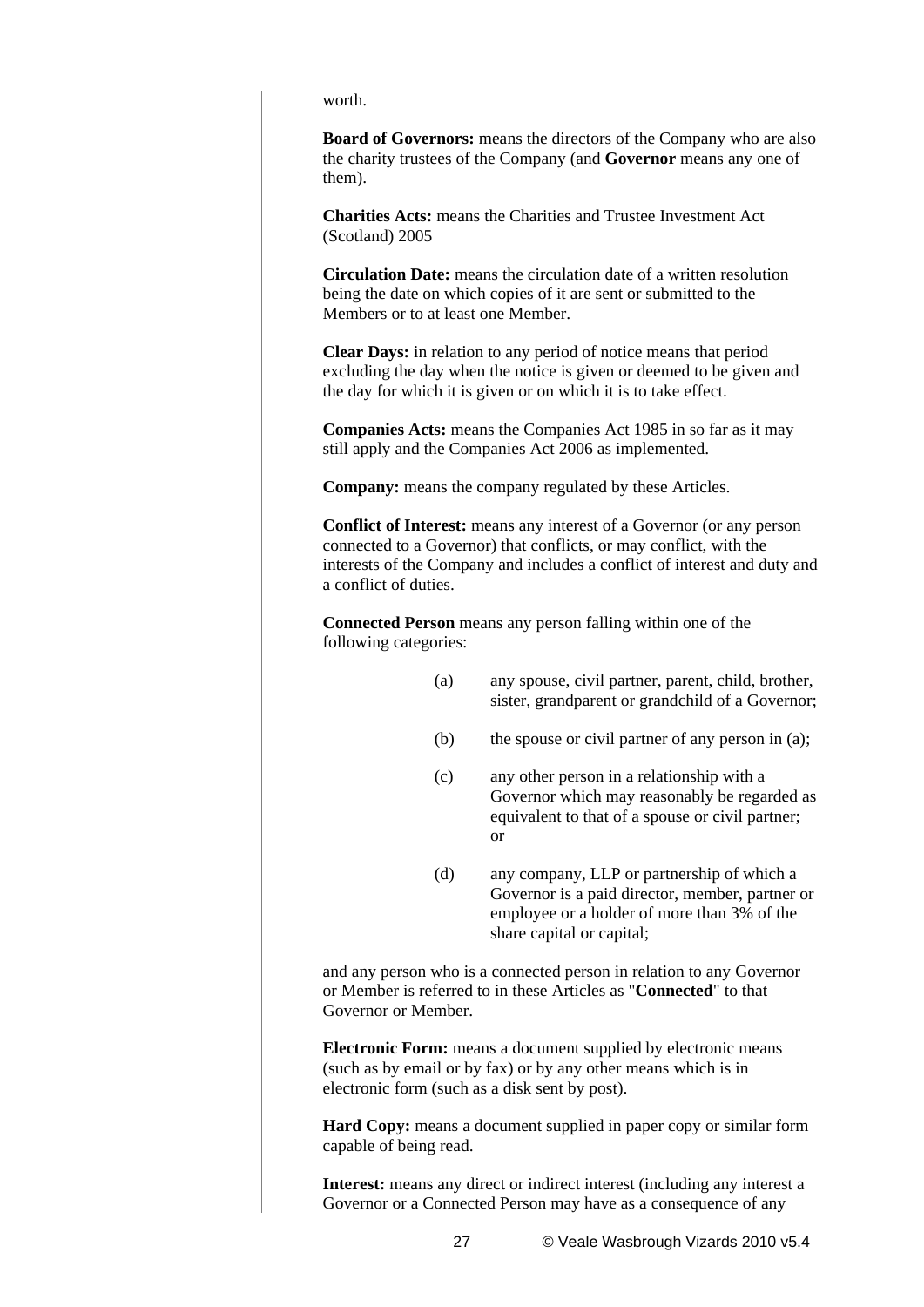duty he or she may owe to any other person) and where a Governor (or any person connected to a Governor) has any such interest in any matter or situation or transaction or arrangement the Governor is **interested** in it.

**Member:** means a member of the Company as determined by Article 20.

**Office:** means the registered office of the Company.

**Parent:** means the parent or, as the case may be, legal guardian of a Pupil.

**Pupil:** means a pupil at the School.

**Rules:** means rules, whether referred to as rules, regulations, a scheme or bye laws, as referred to in Article 59.

**School:** means Merchiston Castle School and any other school or schools from time to time carried on by the Company.

**Secretary:** means the secretary of the Company or if no secretary has been appointed the person appointed to carry out the duties of the secretary of the company.

**Subsidiary Company:** means any company in which the Company holds:

- (a) more than 50% of the shares; or
- (b) more than 50% of the voting rights attached to the shares; or
- (c) the right to appoint a majority of the directors.

**United Kingdom:** means the United Kingdom of Great Britain and Northern Ireland.

The following rules of interpretation shall also apply:

**Modification or re-enactment:** reference to any provisions of the Companies Acts or the Charities Acts or any other statute shall be a reference to such provisions as modified or re-enacted by any statute or regulations for the time being in force.

**Meanings where there is no inconsistency:** except as provided above, words or expressions defined in the Companies Acts or the Charities Acts (subject to any statutory modification or re-enactment) in force at the date on which these Articles become binding on the Company shall bear the same meanings in these Articles unless inconsistent with the subject or context.

Words in the masculine include the feminine gender and vice versa. Words in the singular include the plural and vice versa.

Headings, sub-headings, underlinings and format lines are for ease of reading and unless they form part of a phrase or sentence, do not form